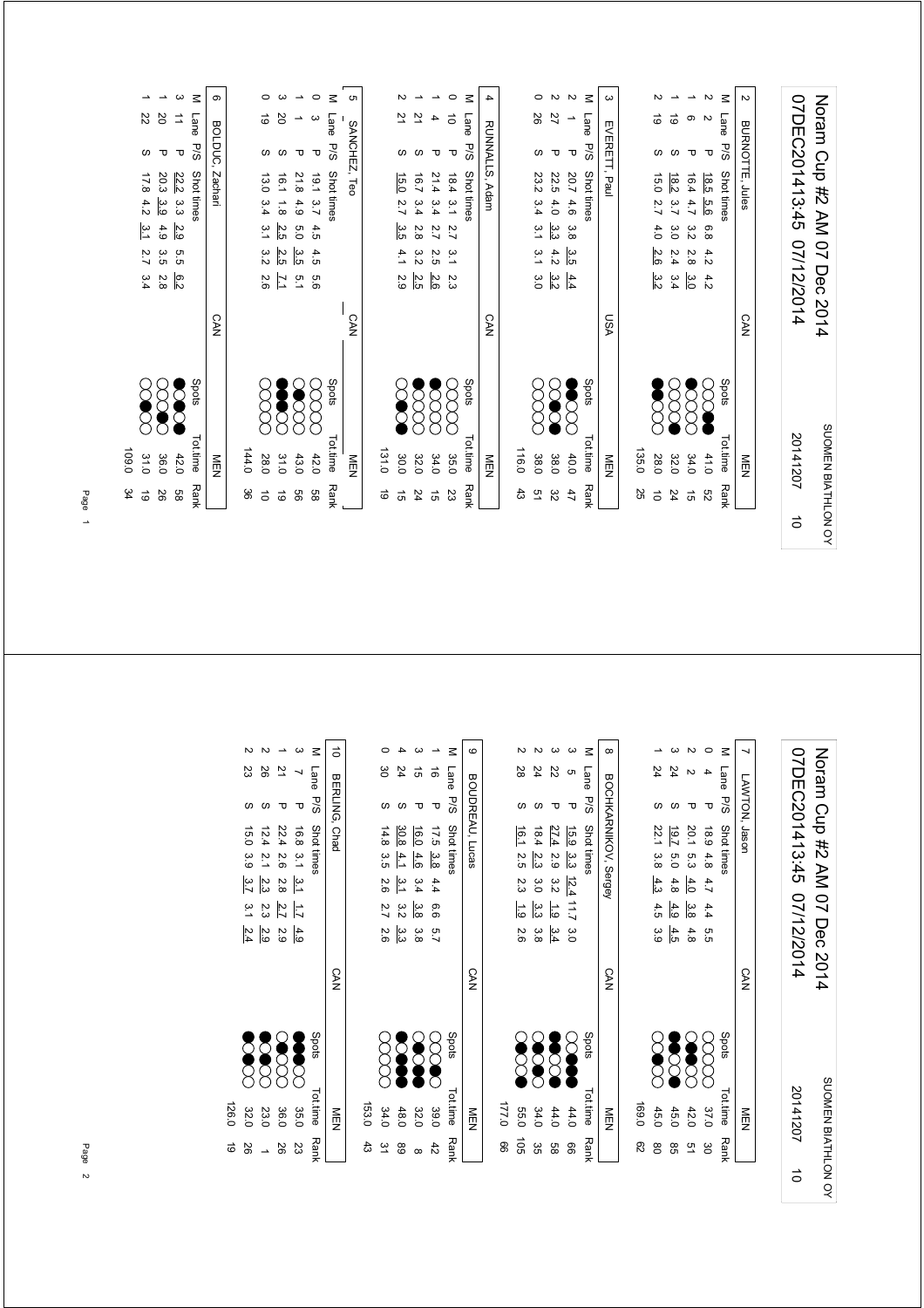| 07DEC201413:45 07/12/2014 | Notam Cup #2 AM 07 Dec 2014 |
|---------------------------|-----------------------------|
| 20141207                  | SUOMEN BIATHLON OY          |
| ਠੇ                        |                             |

SUOMEN BIATHLON OY

SUOMEN BIATHLON OY

Noram Cup #2 AM 07 Dec 2014

Noram Cup #2 AM 07 Dec 2014

|      | Tot.time Rank | Spots         |            |                        |            |              | M Lane P/S Shot times |   |
|------|---------------|---------------|------------|------------------------|------------|--------------|-----------------------|---|
|      | NEN           |               | <b>CAN</b> |                        |            |              | TREMBLAY, Félix       | ನ |
| 99   | 173.0         |               |            |                        |            |              |                       |   |
| g    | 38.0          |               |            | ე<br>თ<br>.<br>8.0     | 30         | 22.3 2.8     | Z2                    |   |
| 49   | 39.0          | Š             |            | $\frac{2.9}{2}$<br>5.2 | ပ္ပ<br>5.2 | 9.61         | 22                    |   |
| 82   | <b>52.0</b>   | Š             |            | 4.3<br>$\frac{1}{3}$   | 3.6        | 25.5 4.0     | ಹ                     |   |
| 99   | 44.0          | <b>Second</b> |            | 3.5<br>ِ<br>یہ<br>ن    |            | 25.6 7.1 4.1 | ನ<br>τ                |   |
| Rank | Tot.time      | Spots         |            |                        |            | Shot times   | Lane P/S              |   |
|      | NEN<br>D      |               | <b>CAN</b> |                        |            |              | KIERS, Trevor         | ≐ |
|      |               |               |            |                        |            |              |                       |   |

| $\sim$     |                                     |                                                            |              | $\leq$      | ದ               |       |                |                 |                       |                |
|------------|-------------------------------------|------------------------------------------------------------|--------------|-------------|-----------------|-------|----------------|-----------------|-----------------------|----------------|
| Z2         | SO                                  | ω                                                          | ဖ            | Lane P/S    |                 |       | 59             | ಜ               | ಕ                     | ಹ              |
| S          |                                     |                                                            |              |             |                 |       |                |                 |                       |                |
|            |                                     | 23.7 4.5 $\frac{4.3}{5.8}$<br>15.8 5.8 5.1<br>11.3 4.9 4.8 | 15.8 5.1 4.2 | Shot times  | CHAMBERS, Jakob |       | $17.7 \pm 3.3$ | 18.8            | 6.9                   | 14.94.6        |
|            |                                     |                                                            |              |             |                 |       |                | $\frac{4.1}{4}$ | 5.3                   |                |
|            |                                     |                                                            |              |             |                 |       | 3.8            | 3.2             | 4.3                   | 5.7            |
|            | $rac{4}{4}$ $rac{4}{9}$ $rac{3}{5}$ |                                                            | 4.1          |             |                 |       | 4.0            | 3.3             | 4.8                   | 6.0            |
|            |                                     | $\frac{4}{9}$ $\frac{3}{9}$ $\frac{3}{7}$                  | 4.9          |             |                 |       | 3.2            | őά              | 4.7                   | $\frac{4}{10}$ |
|            |                                     |                                                            |              |             | <b>CAN</b>      |       |                |                 |                       |                |
| <b>SCC</b> | <b>SCOOL</b>                        | <b>SOOC</b>                                                |              | Spots       |                 |       | <b>SCAR</b>    | <b>SCR</b>      | $\sum_{i=1}^{\infty}$ | E              |
| 30.0       | 35.0                                | 43.0                                                       | 38.0         | Tot.time    | NEN             | 155.0 | 41.0           | 38.0            | 40.0                  | 36.0           |
| ن<br>م     | ပ္စ                                 | 9g                                                         | 39           | <b>Rank</b> |                 | 47    | ၜ              | 51              | ಕೆ                    | 28             |

|           | 14 PEPIN, Charles |          |            |           |                      |                 |                   | <b>CAN</b> |                             | ≧□       |    |
|-----------|-------------------|----------|------------|-----------|----------------------|-----------------|-------------------|------------|-----------------------------|----------|----|
| $\leq$    | Lane P/S          |          | Shot times |           |                      |                 |                   |            | Spots                       | Tot.time | Rά |
|           |                   | Δ        |            |           | 11.3 4.8 4.5 3.1 4.2 |                 |                   |            | xxxx                        | 30.0     | മ  |
|           |                   | τ        | 18.0       | 2.9 3.3   |                      | 3.0             |                   |            | SCOO                        | 35.0     | ౚ  |
| <b>ပာ</b> | ΩŚ                |          | 20.5       | 4.4       | $\frac{8}{1}$        | $\frac{28}{26}$ | $\frac{3.4}{3.7}$ |            | <b><b>espera</b><br/>22</b> | 43.0     | 52 |
|           | 32                | $\omega$ | 19.4       | $3.6$ 9.0 |                      |                 | ယ်<br>ထိ          |            |                             | 42.0     | 88 |

| CΠ                   |              |                      | $\leq$              | $\frac{14}{1}$ |         |                                                                                                                                                                                                                                                                                                                                                                                                                                                                                                                                                                                           |
|----------------------|--------------|----------------------|---------------------|----------------|---------|-------------------------------------------------------------------------------------------------------------------------------------------------------------------------------------------------------------------------------------------------------------------------------------------------------------------------------------------------------------------------------------------------------------------------------------------------------------------------------------------------------------------------------------------------------------------------------------------|
| 25                   |              |                      | Lane P/S Shot times |                |         | ļ                                                                                                                                                                                                                                                                                                                                                                                                                                                                                                                                                                                         |
| S                    |              | ᠊ᠣ                   |                     |                |         |                                                                                                                                                                                                                                                                                                                                                                                                                                                                                                                                                                                           |
|                      |              |                      |                     | PÉPIN, Charles |         | $\begin{array}{c} \begin{array}{c} \begin{array}{c} \begin{array}{c} \end{array}\\ \end{array}\\ \begin{array}{c} \end{array}\\ \begin{array}{c} \end{array}\\ \begin{array}{c} \end{array}\\ \begin{array}{c} \end{array}\\ \begin{array}{c} \end{array}\\ \begin{array}{c} \end{array}\\ \begin{array}{c} \end{array}\\ \begin{array}{c} \end{array}\\ \begin{array}{c} \end{array}\\ \begin{array}{c} \end{array}\\ \begin{array}{c} \end{array}\\ \begin{array}{c} \end{array}\\ \begin{array}{c} \end{array}\\ \begin{array}{c} \end{array}\\ \begin{array}{c} \end{array}\\ \begin$ |
|                      |              |                      |                     |                |         |                                                                                                                                                                                                                                                                                                                                                                                                                                                                                                                                                                                           |
| 20.5 4.4 8.1 2.8 3.7 | 18.0 2.9 3.3 | 11.3 4.8 4.5 3.1 4.2 |                     |                |         |                                                                                                                                                                                                                                                                                                                                                                                                                                                                                                                                                                                           |
|                      | $3.0 \t3.4$  |                      |                     |                |         |                                                                                                                                                                                                                                                                                                                                                                                                                                                                                                                                                                                           |
|                      |              |                      |                     |                |         |                                                                                                                                                                                                                                                                                                                                                                                                                                                                                                                                                                                           |
|                      |              |                      |                     | CAN            |         |                                                                                                                                                                                                                                                                                                                                                                                                                                                                                                                                                                                           |
|                      | <b>2000</b>  | E                    | <b>Spots</b>        |                |         | $\begin{array}{c} \diagup \\ \diagdown \\ \diagdown \end{array}$                                                                                                                                                                                                                                                                                                                                                                                                                                                                                                                          |
| 43.0                 | 35.0         | 30.0                 | Tot.time Rank       | MEN<br>N       | 146.0   | $\ddot{\phantom{a}}$                                                                                                                                                                                                                                                                                                                                                                                                                                                                                                                                                                      |
| 21                   | 6            |                      |                     |                | ا<br>22 |                                                                                                                                                                                                                                                                                                                                                                                                                                                                                                                                                                                           |

|     |     | <b>FLIN, VIRIES</b>                                      |         |                 |                                                | יהוא |       | <b>NILLY</b>  |           |
|-----|-----|----------------------------------------------------------|---------|-----------------|------------------------------------------------|------|-------|---------------|-----------|
| ane | P/S | Shot times                                               |         |                 |                                                |      | Spots | Tot.time Rank |           |
|     |     | 11.3 4.8 4.5 3.1 4.2                                     |         |                 |                                                |      |       | 30.0          | $\circ$   |
|     |     |                                                          | 2.9 3.3 |                 |                                                |      |       | 35.0          | $\vec{6}$ |
|     |     | $\frac{18.0}{20.5}$ $\frac{20.5}{4.4}$ $\frac{4.4}{3.6}$ |         | $rac{8.1}{5.0}$ | 3.0 $\frac{3.4}{2.8}$<br>2.8 $\frac{3.7}{3.8}$ |      | 88    | 43.0          | 27        |
|     |     |                                                          |         |                 |                                                |      | Š     | 42.0          | 88        |
|     |     |                                                          |         |                 |                                                |      |       | 150.0         | 41        |
|     |     |                                                          |         |                 |                                                |      |       |               |           |

Page 3

|                                       |                         | 07DEC201413:45<br>07/12/2014                         |            |       | 20141207      |
|---------------------------------------|-------------------------|------------------------------------------------------|------------|-------|---------------|
| $\vec{a}$                             | ALGRA, Jarod            |                                                      | <b>SAN</b> |       | NEN           |
| $\leq$<br>Lane                        | P/S                     | Shot times                                           |            | Spots | Tot.time      |
| ⇉                                     | $\mathbf \sigma$        | 20.5<br>4.0<br>őΩ<br>4.0<br>မ္မ                      |            |       | 36.0          |
| ທ <sub>N</sub><br>ゴ                   | $\mathbf \tau$          | 23.9<br>4.4<br>$\frac{3}{2}$<br>$\frac{2}{3}$<br>3.5 |            |       | 40.0          |
| $\circ$<br>27                         | ဖ                       | 27.2<br>2.8<br>2.5<br>2.4<br>$\overrightarrow{L}$    |            |       | 36.0          |
| က<br>27                               | $\omega$                | 20.0<br>2.9<br>őΩ<br>2.8<br>2.2                      |            |       | 30.0          |
|                                       |                         |                                                      |            |       | 142.0         |
| ಹೆ                                    |                         | HULSMAN, Thomas                                      | <b>CAN</b> |       | NEN           |
| $\leq$<br>Lane                        | P/S                     | Shot times                                           |            | Spots | Tot.time      |
| $\circ$<br>22                         | $\mathbf \sigma$        | 22.6<br>4.3<br>$\vec{8}$<br>4.9<br>$\tilde{c}$       |            |       | 41.0          |
| ယ<br>24                               | τ                       | 10.2<br>23<br>2.8<br>2.7<br>ع∼                       |            |       | 28.0          |
| ∸<br>25                               | $\omega$                | 12.9<br>3.4<br>2.6<br>2.3<br>2.4                     |            |       | 29.0          |
|                                       |                         |                                                      |            |       | 0.89          |
| ⇉                                     | QUINN, Tobias           |                                                      | <b>CAN</b> |       | NEN           |
| $\leq$<br>Lane                        | P/S                     | Shot times                                           |            | Spots | Tot.time      |
| $\overline{\phantom{a}}$<br>$\infty$  | $\overline{\mathbf{u}}$ | 20.6<br>4.4<br>$\frac{6}{8}$<br>9.9<br>4.8           |            |       | 44.0          |
| $\circ$<br>$\vec{o}$                  | τ                       | 21.8<br>5.5<br>4.7<br>4.5<br>4.3                     |            |       | 44.0          |
| $\omega$<br>22                        | ဖ                       | 19.2<br>2.7<br>4.1<br>2.3<br>$\frac{2.4}{4}$         |            |       | 32.0          |
| 4<br>20                               | S                       | 661<br>4.5<br>e.5<br>4.6<br>9.7                      |            |       | 0.701<br>47.0 |
| ಹ                                     |                         | BOUDREAU, Andre                                      | <b>CAN</b> |       | NEN           |
| $\leq$<br>Lane                        | P/S                     | Shot times                                           |            | Spots | Tot.time      |
| $\overline{\phantom{a}}$<br>$\vec{4}$ | $\mathbf \tau$          | 22.4<br>4.4<br>4.2<br>2.3<br>$\vec{6}$               |            |       | 37.0          |
| $\mathbf{v}$<br>ಹ                     | τ                       | 34.5<br>4.6<br>4.4<br>4.1<br>ဖွဲ                     |            |       | 54.0          |
| ∸<br>$\vec{\circ}$                    | ဖ                       | 34.1<br>3.6<br>4.9<br>$\frac{1}{2}$<br>3.8           |            |       | 53.0          |
| 20                                    | S                       | 36.8<br>5.1<br>2.9<br>9.8                            |            |       | 203.0<br>069  |
| ಹ                                     | <b>REIMER,</b>          | Jason                                                | <b>CAN</b> |       | MEN           |
| $\leq$<br>Lane                        | P/S                     | Shot times                                           |            | Spots | Tot.time      |
| $\circ$<br>ದ                          | $\mathbf \sigma$        | 10.4<br>4.0<br>4.4<br>4.0<br>ပ္ပ                     |            | ٢     | 37.0          |
| 4<br>26                               | ᠊ᠣ                      | 20.4<br>$\frac{3}{7}$<br>2.0<br>2.3<br>2.6           |            |       | 35.0          |
| $\circ$<br>$\vec{\circ}$              | ဖ                       | 26.9<br>3.5<br>4.0<br>2.0<br>αs                      |            |       | 40.0          |
|                                       |                         |                                                      |            |       | 112.0         |

Page 4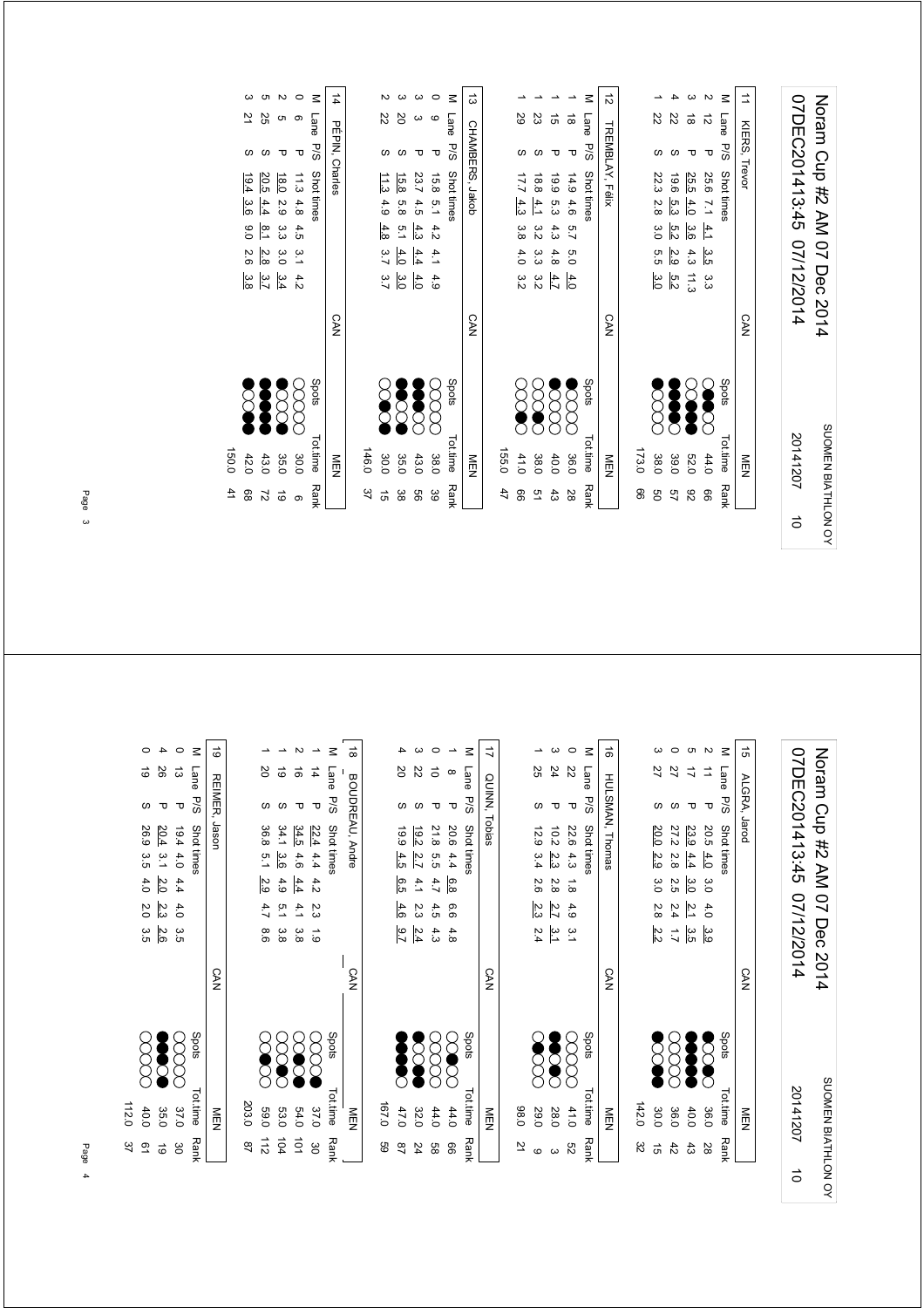|             | NEN      |             | <b>CAN</b> |               |         |     |              |      |                            | 21 KREITZ, Bobby |        |
|-------------|----------|-------------|------------|---------------|---------|-----|--------------|------|----------------------------|------------------|--------|
| 82          | 174.0    |             |            |               |         |     |              |      |                            |                  |        |
| 86          | 52.0     | Š           |            | 4.6           | ၉၁      | 3.6 | 20.9 6.3     |      |                            | မွ               |        |
| 68          | 48.0     | <b>SOOK</b> |            | $\frac{4}{1}$ | 6.7     | မ္မ | 4.5          | 22.6 |                            | 23               |        |
| ಠ           | 35.0     | good        |            | ς<br>Σ        | ပ<br>၁၁ |     | 17.2 3.5 3.6 |      |                            | ಸ                |        |
| 42          | 39.0     | $\infty$    |            | 4.2           | 4.7     | 4.3 | 19.0 6.1     |      |                            |                  |        |
| <b>Rank</b> | Tot.time | Spots       |            |               |         |     | Shot times   |      | 5/5                        | Lane             | $\leq$ |
|             | MEN      |             | <b>CAN</b> |               |         |     |              |      | <b>ALTWASSER, Nicholas</b> |                  | S      |
|             |          |             |            |               |         |     |              |      |                            |                  |        |

| <b>CAN</b>                                           |
|------------------------------------------------------|
|                                                      |
| 4.0<br>4.0 3.7<br>$\breve{\rm g}$                    |
| 4.0<br>4.3.5<br>ں<br>نہ ات ات<br>نہ ات<br><b>SSS</b> |
| 4.4<br>4.4<br>$\sum_{i=1}^{n}$                       |
| 2.0<br>2.7<br>$\delta$                               |
| Spots                                                |
| <b>CAN</b>                                           |

|                      |                                                              |            | N                | ζ          | 23           |       |    |                                           | N                                                |            | $\leq$          | r,            |
|----------------------|--------------------------------------------------------------|------------|------------------|------------|--------------|-------|----|-------------------------------------------|--------------------------------------------------|------------|-----------------|---------------|
| 21                   | 28                                                           | N          | 으                | Lane       |              |       | 26 | 22                                        | ဖ                                                | ಠ          | Lane            |               |
|                      |                                                              | ᠊ᠣ         | $\mathbf \sigma$ | <b>P/S</b> | VOGEL, Emile |       |    |                                           | ᠊ᠣ                                               | τ          | 5/9             | FADDRI, LUCas |
|                      | 22.6 6.6 5.7<br>24.3 4.9 6.1<br>20.9 4.3 3.6<br>19.1 3.4 4.4 |            |                  | Shot times |              |       |    |                                           | 10.3 $\frac{3.0}{4.3}$<br>18.9 $\frac{4.3}{4.5}$ | 19.34.3    | Shot times      |               |
|                      |                                                              |            |                  |            |              |       |    |                                           |                                                  |            |                 |               |
|                      |                                                              |            |                  |            |              |       |    | $\frac{2}{3}$ $\frac{2}{3}$ $\frac{3}{3}$ |                                                  | $\ddot{4}$ |                 |               |
|                      | $\frac{4}{3!} \frac{4}{3!} \frac{u}{4} \frac{u}{6}$          |            |                  |            |              |       |    |                                           | 3<br>3 5 9 3<br>9 5 9 3                          |            |                 |               |
|                      | $\frac{3}{8}$ a $\frac{4}{5}$ $\frac{4}{5}$ $\frac{4}{3}$    |            |                  |            |              |       |    | ω ω ω<br>ω — <del>ω</del>                 |                                                  | 9.6        |                 |               |
|                      |                                                              |            |                  |            | <b>CAN</b>   |       |    |                                           |                                                  |            |                 | r<br>MN       |
|                      | <b>December</b>                                              | <b>See</b> | Č                | Spots      |              |       | Š  | $\bullet$                                 | Ĭ                                                |            | Spots           |               |
|                      |                                                              |            |                  |            |              |       |    |                                           |                                                  |            |                 |               |
| 176.0<br>42.0        | $43.0$<br>$47.0$<br>$44.0$                                   |            |                  | Tot.time   | NEN          | 244.0 |    |                                           | $400$<br>$4300$<br>$4300$<br>$4300$              |            | <b>Tot.time</b> | NIEIN         |
| $\overline{7}$<br>88 | $\begin{array}{c} 2 \\ 7 \\ 7 \\ 8 \end{array}$              |            |                  | Ran        |              | దై    |    |                                           | $22$<br>$25$<br>$25$                             |            | <b>Rank</b>     |               |
|                      |                                                              |            |                  |            |              |       |    |                                           |                                                  |            |                 |               |

| $\overline{2}$ | 28            |                                       | $\overline{2}$ | M Lane      | 23 VOGEL, Emile |
|----------------|---------------|---------------------------------------|----------------|-------------|-----------------|
|                |               | τ                                     | τ              | s<br>Sd     |                 |
| 19.1 3.4       |               | $\frac{24.3}{20.9}$ 4.3               | 22.6 6.6       | Shot times  |                 |
|                |               | $\frac{4.9}{4.9}$                     |                |             |                 |
| 4.4 3.6 4.3    |               | $6.1 \frac{4.2}{3.6 \frac{3.4}{3.4}}$ | 5.74.3         |             |                 |
|                |               |                                       |                |             |                 |
|                | $rac{4}{2}$ 3 |                                       | မ္မ            |             |                 |
|                |               |                                       |                |             | <b>CAN</b>      |
|                | 8888<br>8888  |                                       |                | Spots       |                 |
| 42.0           | 44.0          | 47.0                                  | 43.0           | Totime Rank | ≧田              |
| 89             | 77            | 74                                    | င္ယာ           |             |                 |

Noram Cup #2 AM 07 Dec 2014<br>07DEC201413:45 07/12/2014 07DEC201413:45 07/12/2014 Noram Cup #2 AM 07 Dec 2014 SUOMEN BIATHLON OY 20141207 SUOMEN BIATHLON OY 20141207

 $\vec{a}$ 

|       |             |             |          |                | ⋜             | 24            |  |
|-------|-------------|-------------|----------|----------------|---------------|---------------|--|
|       | Z2          | 23          |          | 25             | Lane          |               |  |
|       |             |             |          | Δ              | -<br>Sa       |               |  |
|       | 20.7<br>ပ္ပ | 24.0<br>6.8 | 17.5 5.3 | 18.8 5.7       | Shot times    | SHERBA, Logan |  |
|       | ဖွဲ့        | 4.9         | 4.2      | $\overline{5}$ |               |               |  |
|       | 4.9         | 5.1         | 4.6      | 4.4            |               |               |  |
|       | 4.2         | 4.0         | 8.6      | $\frac{3}{2}$  |               |               |  |
|       |             |             |          |                |               | <b>CAN</b>    |  |
|       |             |             |          | Ş              | <b>Spots</b>  |               |  |
| 164.0 | 39.0        | 44.0        | 42.0     | 39.0           | Tot.time Rank | NEN           |  |
| 92    | ဌ           |             | ă        | 42             |               |               |  |

|       |                       |                |                  |                  |             | 25            |
|-------|-----------------------|----------------|------------------|------------------|-------------|---------------|
|       | Β                     | 29             | ΣS               | 23               | Lane<br>P/S |               |
|       |                       |                |                  | ᠊ᠣ               |             |               |
|       | 23.9<br>4.0           | 16.6<br>ς<br>Θ | 22.6<br>$-1$     | 27.9 6.2 4.1     | Shot times  | RICHARD, Josh |
|       |                       |                |                  |                  |             |               |
|       | 4.1                   | 3.5            | $\frac{8}{8}$    |                  |             |               |
|       | မိုင                  | 2.9            | 4.3              | ی<br>3           |             |               |
|       | 3.4                   | 3.4            | 4.0              | $\tilde{c}$      |             |               |
|       |                       |                |                  |                  |             | CAN           |
|       | $\sum_{i=1}^{\infty}$ | <b>S</b>       | $\sum_{i=1}^{n}$ | $\sum_{i=1}^{n}$ | Spots       |               |
| 180.0 | 40.0                  | 42.0           | 46.0             | <b>52.C</b>      | Tot.time    |               |
|       | ని                    | ಙ              | စ္စ              | 96               | Rank        |               |

|       |             |                                                       |                  |               |                 | $\leq$            | 92               |
|-------|-------------|-------------------------------------------------------|------------------|---------------|-----------------|-------------------|------------------|
|       | 23          | 92                                                    | 20               | ဗ္ဓ           | 28              | Lane              | PASCUZZO, Joseph |
|       |             |                                                       |                  |               | τ               |                   |                  |
|       |             | 21.8                                                  | 35.7             |               |                 | P/S Shot times    |                  |
|       | 21.4 3.9    | 9.6                                                   | $\overline{23}$  |               |                 |                   |                  |
|       | 3.2 2.6 2.4 | 4.2                                                   | <b>11.7 11.7</b> |               | 2.3 4.3 5.1 4.6 |                   |                  |
|       |             | 4.5                                                   |                  |               |                 |                   |                  |
|       |             | 2.5                                                   | 6.7              |               |                 |                   |                  |
|       |             |                                                       |                  |               |                 |                   | <b>CAN</b>       |
|       |             | $\breve{\begin{matrix} \infty \ \infty \end{matrix}}$ | Î                | Š             | g<br>8          | spot <sub>s</sub> |                  |
| 241.0 | 34.0        | 39.0                                                  | 75.0             | 0.66          | 27.0            | Tot.time Rank     | ≧四               |
| 21    |             | 99                                                    | 123              | $\frac{1}{8}$ | CΠ              |                   |                  |

|       |                | N            |                                         |               | $\leq$        | 27            |
|-------|----------------|--------------|-----------------------------------------|---------------|---------------|---------------|
|       | 25             | 24           |                                         | 24            | Lane          |               |
|       | S              |              |                                         | τ             | <b>P/S</b>    |               |
|       | 25.5           |              | $\frac{21}{3} \frac{21}{4} \frac{4}{6}$ |               | Shot times    | MUNRO, Wesley |
|       | بر<br>د        | 3.5          | 4.7                                     | 4.6           |               |               |
|       |                | $3.7 \t3.0$  | 3.9                                     | 12.1          |               |               |
|       | $3.7$ $3.4$    |              | 3.4                                     | 3.0           |               |               |
|       | $\frac{34}{4}$ | 3.7          | $\frac{2.6}{2.9}$                       |               |               |               |
|       |                |              |                                         |               |               | <b>CAN</b>    |
|       |                | 8888<br>8888 |                                         |               | Spots         |               |
| 161.0 | 40.0           | 35.0         | 38.0                                    | 48.0          | Tot.time Rank | M<br>⊡        |
| ςg    | 82             | အ            | 82                                      | $\frac{8}{2}$ |               |               |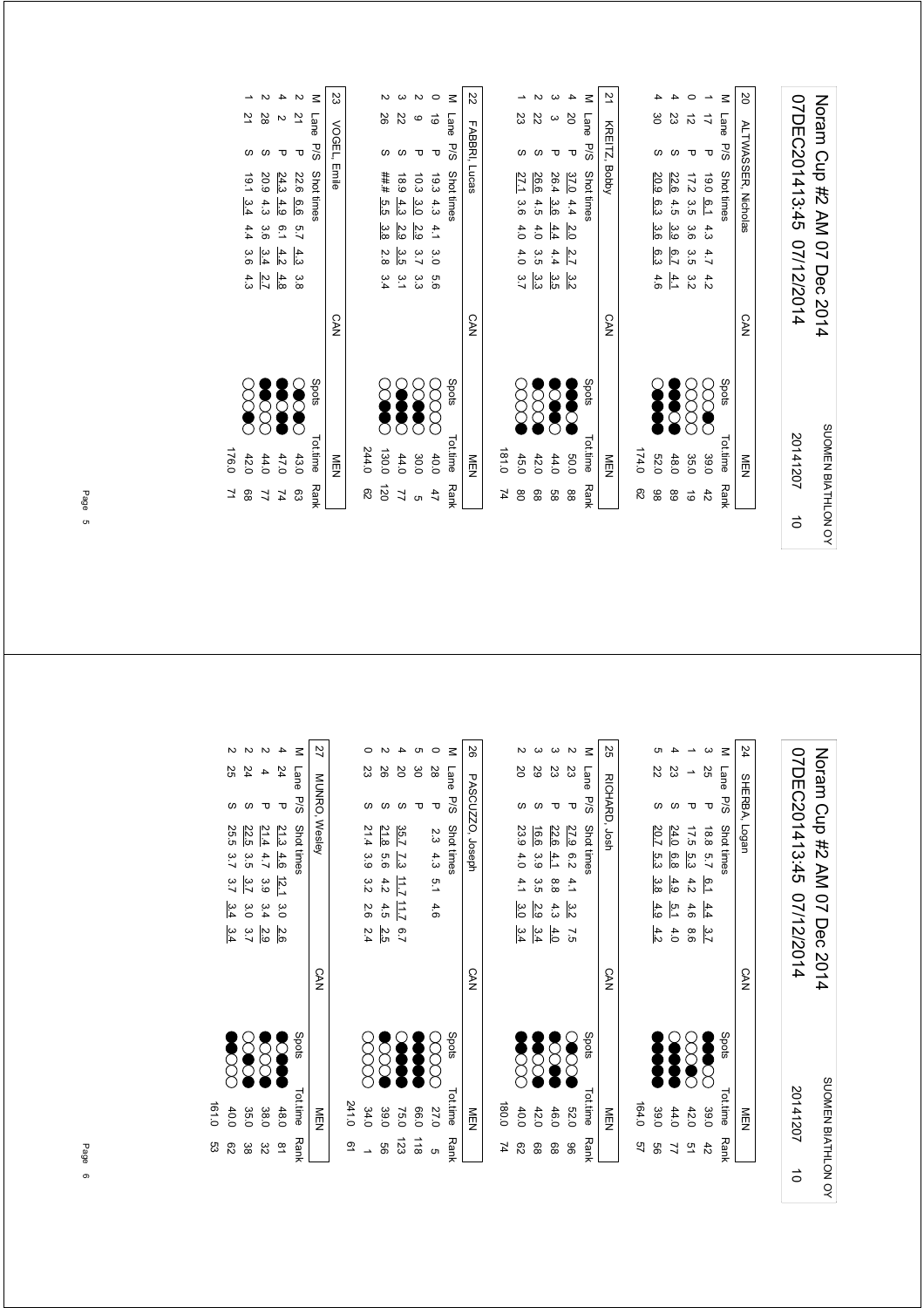| SUOMEN BIATHLON OY<br>$\vec{0}$ |
|---------------------------------|
|---------------------------------|

|     | shris<br>Trime Bank    |            |                               | M I and Disc Strittings |          |        |
|-----|------------------------|------------|-------------------------------|-------------------------|----------|--------|
|     | NEN                    | <b>CAN</b> |                               | SAUNDERS, Brad          |          | 59     |
|     |                        |            |                               |                         |          |        |
|     | 216.0 100              |            |                               |                         |          |        |
| 89  | <b>SSSS</b><br>48.0    |            | $4.0$ 3.3                     | 28.1 4.9 4.2            | ಕ        |        |
| 120 | <b>SOCT</b><br>63.0    |            | $\frac{2.9}{2}$<br>6.7<br>3.9 | 34.8 10.0               | 25       |        |
| GG  | <b>Second</b><br>53.0  |            | 4.9<br>6.4                    | 26.9 6.6 5.2            | 4        |        |
| 96  | 8<br>8<br><b>52.0</b>  |            | 30.5 5.5 5.1 3.3 4.2          |                         | 92<br>᠊ᠣ |        |
|     | Spots<br>Tot.time Rank |            |                               | Lane P/S Shot times     |          | $\leq$ |
|     | NEN                    | <b>CAN</b> |                               | NOTSCHAELE, Branden     |          | 28     |
|     |                        |            |                               |                         |          |        |

|                        |                       | မ္မ           |       |                      |                      |                  |                  | $\leq$              | 6Z                    |
|------------------------|-----------------------|---------------|-------|----------------------|----------------------|------------------|------------------|---------------------|-----------------------|
| 121                    | M Lane P/S Shot times |               |       | 23                   | ಠ                    |                  | ದ                | Lane P/S Shot times |                       |
|                        |                       |               |       |                      |                      |                  | τ                |                     |                       |
| P 30.3 7.6 2.7 5.0 5.2 |                       | GREEN, Michio |       |                      |                      |                  |                  |                     | <b>SAUNDERS, Brad</b> |
|                        |                       |               |       |                      |                      |                  |                  |                     |                       |
|                        |                       |               |       | 21.4 2.0 2.4 2.4 1.6 | 18.9 2.5 2.1 1.4 1.7 | 36.4 2.4 2.7 2.6 | 20.7 3.6 3.8 2.8 |                     |                       |
|                        |                       |               |       |                      |                      |                  |                  |                     |                       |
|                        |                       |               |       |                      |                      | 2.4              | 4.7              |                     |                       |
|                        |                       | <b>CAN</b>    |       |                      |                      |                  |                  |                     | <b>CAN</b>            |
|                        | Spots                 |               |       | <b>SCOCC</b>         | 8<br>8               | 888<br>2000      | Š                | Spots               |                       |
| 53.0 100               | Tot.time Rank         | NEN           | 144.0 | 30.0                 | 28.0                 | 49.0             | 37.0             | Tot.time Rank       | NFM                   |
|                        |                       |               | ပ္ပ   | ີ ຕ                  | $^{\circ}$           | $\approx$        | ဗိ               |                     |                       |

2 19 P 28.1 4.5 7.5 6.9 14.0 () N X X 66.0 118 3 26 S 24.1 2.9 4.6 5.2 3.3 ( $\bigcup_{i=1}^{\infty}$  4.3.0 72 104 19.8 5.3 4.1 54.0 2.9 3 21 S 19.2

 $\omega$   $\omega$   $\omega$  $\frac{5}{2}$  &  $\frac{5}{2}$ 

28.1 4.5 <u>7.5 6.9</u> 14.0<br>24.1 <u>2.9 4.6 5.2</u> 3.3<br>19.2 4.1 <u>2.9</u> 5.3 19.8

8888 S  $\bullet$ 

66.0 118<br>43.0 72<br>54.0 104<br>216.0 99

216.0 99

| $\overline{5}$ |          | EGAN, Connor |                                                            | <b>CAN</b> |               | ≧□          |        |
|----------------|----------|--------------|------------------------------------------------------------|------------|---------------|-------------|--------|
| $\leq$         | Lane P/S |              | Shot times                                                 |            | Spots         | Totime Rank |        |
|                |          | τ            | 17.0<br>$7.8$ 4.3 7.8 3.0                                  |            | <b>Separa</b> | 45.0        | 74     |
|                |          |              | 25.5<br>$\frac{5}{6}$<br>8.8<br>$\frac{32}{2}$<br>ပ္ပ<br>၁ |            |               | 49.0        | $\sim$ |
|                | 23       |              | 19.3 3.2<br>3.9 3.0<br>4.1                                 |            | 88            | 98.0        | 121    |
|                | ΣQ       | S            | 20.0 4.3<br>2.7 2.8 2.8                                    |            | xxx           | 34.0        | يە     |

226.0 78

226.0 78

07DEC201413:45 07/12/2014 Noram Cup #2 AM 07 Dec 2014 07DEC201413:45 07/12/2014 Noram Cup #2 AM 07 Dec 2014 SUOMEN BIATHLON OY SUOMEN BIATHLON OY 201412075

| జ            | $\leq$     |                      |               |                 |           |       |
|--------------|------------|----------------------|---------------|-----------------|-----------|-------|
|              | Lane P/S   | <b>G</b>             | N             | δ               |           |       |
| RIEGER, Coli |            | ᠊ᠣ                   | ᠊ᠣ            |                 |           |       |
|              | Shot times |                      | 26.2 3.0      | 22.2            | 24.3      |       |
|              |            |                      |               | $\frac{3.0}{3}$ | 4.0       |       |
|              |            | 17.7 3.8 4.4 3.7 3.6 | 4.8           | 4.5             | سا<br>منا |       |
|              |            |                      | 6.2           | 2.3             | 2.7 3.4   |       |
|              |            |                      | မ္မ           | 5.4             |           |       |
| <b>CAN</b>   |            |                      |               |                 |           |       |
|              | Spots      |                      | 88888<br>8888 |                 |           |       |
| MEN          | Tot.time   | 32.0                 | 48.0          | 39.0            | 38.0      | 0'291 |
|              |            |                      |               |                 |           | 49    |
|              | Ranl       | ನ                    | S             | 57              | ၛၟ        |       |

|       |            |              |              |                |                     | ယ<br>ယ          |
|-------|------------|--------------|--------------|----------------|---------------------|-----------------|
|       | ಠ          | 55           |              | ග              | Lane P/S Shot times |                 |
|       | S          | ω            |              | ᠊ᠣ             |                     |                 |
|       | 22.1       | 5.7          |              |                |                     | LIRETTE, Andrew |
|       | 3.6        | 16.3         | 28.1 8.8 6.1 | $12.2$ 4.4 4.6 |                     |                 |
|       | 3.4        | ပ္ပ<br>၁     |              |                |                     |                 |
|       | 1.3.7      | ς.<br>Θ      |              | 7.7 4.5        |                     |                 |
|       | .<br>ფ     | ပ္ပံ         |              |                |                     |                 |
|       |            | 3.7          |              |                |                     |                 |
|       |            |              |              |                |                     | <b>CAN</b>      |
|       |            |              |              |                |                     |                 |
|       |            |              |              |                | spots               |                 |
|       | <b>SSS</b> | $\bigotimes$ | <b>SC</b>    | <b>POSE</b>    |                     |                 |
|       |            |              |              |                |                     |                 |
| 0:121 | 41.0       | 39.0         | 010          | 40.0           |                     | 貢               |
| ၛၟ    | ஐ          | ლ            | 88           |                | Tot.time Rank       |                 |

| í                                                                   |       |                      | c    |                       |                       | $\leq$              | 134          |
|---------------------------------------------------------------------|-------|----------------------|------|-----------------------|-----------------------|---------------------|--------------|
|                                                                     |       | Z2                   | 24   |                       |                       | Lane P/S Shot times | GNYP, Kyrilo |
| $\begin{array}{c} \vdots \\ \vdots \\ \vdots \\ \vdots \end{array}$ |       |                      |      |                       |                       |                     |              |
|                                                                     |       |                      |      |                       |                       |                     |              |
|                                                                     |       |                      |      |                       |                       |                     |              |
|                                                                     |       | 19.3 5.8 5.4 6.3 5.4 |      | 25.0 7.0 8.1 13.6 6.7 | 20.5 10.4 5.8 6.0 8.1 |                     |              |
|                                                                     |       |                      |      |                       |                       |                     |              |
|                                                                     |       |                      |      |                       |                       |                     |              |
| $\vdots$                                                            |       |                      |      |                       |                       |                     | <b>CAN</b>   |
|                                                                     |       | g<br>S               | Š    | <b>SCCC</b>           | 8<br>2                | Spots               |              |
| $\vdots$                                                            | 212.0 | 44.0                 | 48.0 | 0.50                  | 0°9                   | Tot.time Rank       | NEN          |
|                                                                     | 97    | 74                   | 89   | 111                   | $\frac{1}{2}$         |                     |              |

|       | ယ        |             |               |                        | $\leq$       | ပ္ပ            |
|-------|----------|-------------|---------------|------------------------|--------------|----------------|
|       | ğ        | ΣS          |               |                        | Lane<br>P/S  |                |
|       | S        | S           |               | p                      |              |                |
|       | 30.9 3.9 | 31.4 3.5    |               |                        | Shot times   | TWEEDIE, Angus |
|       |          |             |               |                        |              |                |
|       | 3.7      | 4.2 3.1 2.5 | 35.5 5.4 5.8  | $36.2$ 4.1 4.1 4.7 4.7 |              |                |
|       | 3.6 2.9  |             | $-5.6$        |                        |              |                |
|       |          |             | $rac{4.9}{2}$ |                        |              |                |
|       |          |             |               |                        |              | <b>CAN</b>     |
|       |          | <b>988</b>  | $\infty$      | E                      | <b>Spots</b> |                |
| 227.0 | 46.0     | 0'49        | 0.79          | 0'29                   | Tot.time     | NEN            |
| 101   | 98       | $\vec{=}$   | $\vec{z}$     | $\vec{a}$              | Rank         |                |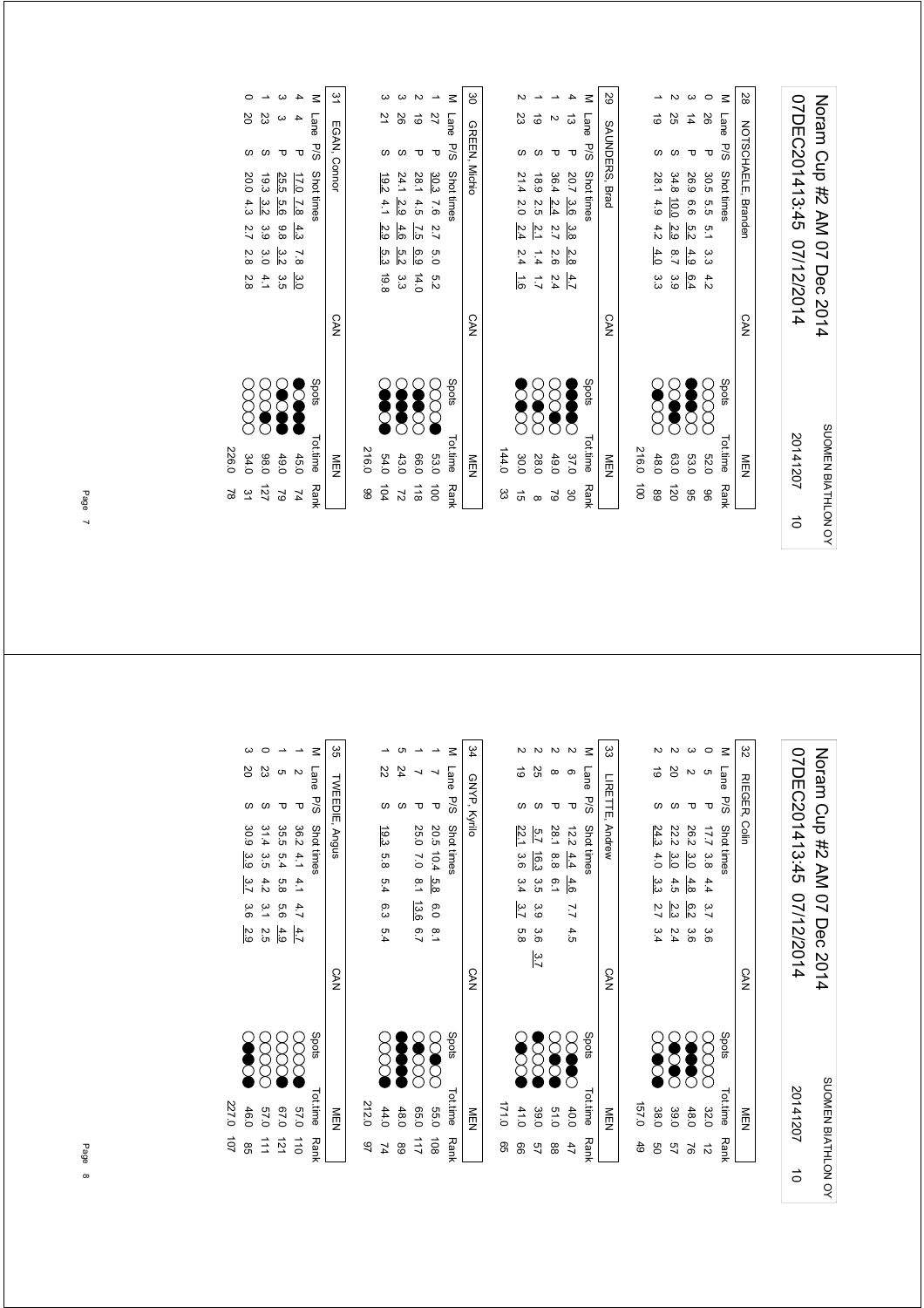| 07DEC201413:45 07/12/2014 | Notam Cup #2 AM 07 Dec 2014 |
|---------------------------|-----------------------------|
| 20141207                  | SUOMEN BIATHLON OY          |
|                           |                             |

|                  | Tottime Rank  | Spots         |            | M Lane PSS Shot times                          |    |
|------------------|---------------|---------------|------------|------------------------------------------------|----|
|                  | NEN           |               | <b>CAN</b> | BRIAND, Stephane                               | 42 |
|                  |               |               |            |                                                |    |
|                  | 259.0 116     |               |            |                                                |    |
| 108              | 0'29          | <b>Second</b> |            | 31.2 5.7 6.4 6.0<br> თ<br> გე                  | Z2 |
| $\overline{108}$ | 54.0          | <b>Second</b> |            | 28.4<br>$\frac{6}{9}$<br>6.5<br>6.0<br>.<br>მე |    |
| 126              | 77.0          | 8             |            | 43.0<br>$\frac{81}{2}$<br>8.1 7.6 6.3          |    |
|                  | 71.0 123      | S             |            | ∞<br>Δ<br>35.1 7.7 10.0 7.9 7.8                |    |
|                  | Tot.time Rank | Spots         |            | Lane P/S Shot times                            | Μ  |
|                  | NEN           |               | <b>CAN</b> | SHOULDICE, David                               | 36 |

|                      | $\frac{1}{2}$ |            | $\frac{1}{2}$ |         |  |                      |                  |                     |    | š      |
|----------------------|---------------|------------|---------------|---------|--|----------------------|------------------|---------------------|----|--------|
|                      |               |            |               |         |  |                      |                  |                     |    |        |
|                      | 220.0 106     |            |               |         |  |                      |                  |                     |    |        |
| 103                  | 53.0          | <b>SCC</b> |               | 4.7     |  |                      | 31.2 5.8 5.3 4.8 |                     | δ  |        |
| 97                   | 49.0          | Š          |               | ra<br>V |  | 26.4 5.9 6.4 4.9     |                  |                     | 22 |        |
| $\overrightarrow{0}$ | 0.75          | 8<br>8     |               |         |  | 35.2 5.7 4.8 4.3 3.9 |                  |                     |    |        |
| $\frac{1}{9}$        | 0.10          | ECC        |               |         |  | 33.5 6.5 6.5 5.8 5.3 |                  |                     |    |        |
|                      | Tot.time Rank | Spots      |               |         |  |                      |                  | Lane P/S Shot times |    | $\leq$ |
|                      | NEN           |            | <b>CAN</b>    |         |  |                      |                  | 37 BRIAND, Stephane |    |        |

|                      | 185.0         |                       |            |                      |                |  |                  |                     |                      |        |
|----------------------|---------------|-----------------------|------------|----------------------|----------------|--|------------------|---------------------|----------------------|--------|
|                      | 36.0          | <b>SOOK</b>           |            | 20.2 2.7 3.2 2.8 3.1 |                |  |                  |                     | Z2                   |        |
| $\overrightarrow{=}$ | 57.0          | $\sum_{i=1}^{\infty}$ |            | 2.5                  |                |  | 18.5 3.1 2.6 3.0 |                     | 59                   |        |
| 43                   | 40.0          | <b>SOURCE</b>         |            | ဖွဲ                  | မ္မ<br>ဇ       |  | 20.4 3.3 2.6     |                     | $\overrightarrow{ }$ |        |
| 96                   | 52.0          | Ş                     |            | $\frac{8}{9}$        | $\overline{C}$ |  | 18.1 4.8 5.2     |                     | ನ                    |        |
|                      | Tot.time Rank | Spots                 |            |                      |                |  |                  | Lane P/S Shot times |                      | $\leq$ |
|                      | MEN<br>N      |                       | <b>CAN</b> |                      |                |  |                  | MAC DOUGALL, Colton |                      | 88     |

|       |                  |             |                      |              | Σ           | 89                |
|-------|------------------|-------------|----------------------|--------------|-------------|-------------------|
|       | 23               | 28          | $\overrightarrow{=}$ | $\vec{a}$    | Lane        |                   |
|       |                  |             |                      | Δ            | ਂ<br>ਅ      |                   |
|       | 20.7             | 9.81        | 25.3 4.4             |              | Shot times  | MACDONELL, Curtis |
|       | ო<br>თ           | 4.7         |                      | 24.8 5.1 3.8 |             |                   |
|       | 4.3              | 4.5         | ς<br>Μ               |              |             |                   |
|       | $\overline{0.0}$ | 3.9         | 3.0                  | 4.0          |             |                   |
|       | 4.3              | $rac{4}{5}$ | 3.0                  | یں<br>ذہا    |             |                   |
|       |                  |             |                      |              |             | <b>CAN</b>        |
|       | <b>SP</b>        |             |                      | E            | Spots       |                   |
|       |                  |             |                      |              |             |                   |
| 188.0 | 44.0             | 47.0        | 48.0                 | 49.0         | Tot.time    | ≧型                |
| g     | 74               | 88          | $\approx$            | 83           | <b>Rank</b> |                   |

Noram Cup #2 AM 07 Dec 2014<br>07DEC201413:45 07/12/2014 07DEC201413:45 07/12/2014 Noram Cup #2 AM 07 Dec 2014 SUOMEN BIATHLON OY SUOMEN BIATHLON OY 20141207

5

|       | ಕ               |                 |                  | 고                          | Lane       |                    |
|-------|-----------------|-----------------|------------------|----------------------------|------------|--------------------|
|       |                 |                 | Δ                | ᠊ᠣ                         | ∵<br>So    | <b>CROOK, Clel</b> |
|       | 31.0            | 27.6            | 35.7             | 28.8                       | Shot times |                    |
|       | 5.4             | $\frac{2.2}{2}$ | 4.8              | b.34                       |            |                    |
|       | $\frac{3.7}{2}$ | 2.9             | $\overline{0.0}$ | $-0.0$                     |            |                    |
|       | 4.8 10.5        | 4.9             | 5.4              | თ<br>ა                     |            |                    |
|       |                 | 4.0             | 4.1              | 4.6                        |            |                    |
|       |                 | ىم<br>ما        |                  |                            |            |                    |
|       |                 |                 |                  |                            |            | <b>CAN</b>         |
|       |                 |                 |                  |                            |            |                    |
|       |                 |                 |                  | $\left\{ \right. \right\}$ | Spots      |                    |
|       | S               | <b>SPORT</b>    | S                |                            |            |                    |
|       |                 |                 |                  |                            |            |                    |
| 217.0 | 0'29            | 46.0            | 00.0             | 04.0                       | Tot time   |                    |
| ಕ್ಷ   | $\frac{1}{8}$   | ႜ               | $\frac{1}{1}$    | $\overrightarrow{50}$      | Rank       |                    |
|       |                 |                 |                  |                            |            |                    |

|               |                |         |          |           | z             | 42          |
|---------------|----------------|---------|----------|-----------|---------------|-------------|
|               | Z2             | 25      | ನ        | GÌ        | Lane P/S      | CROOK, Kjel |
|               |                |         |          | τ         |               |             |
|               | 29.1           | 24.8    | 27.4     | 27.1 5.7  | Shot times    |             |
|               | $\frac{5}{12}$ | .<br>ფ  | 4.7      |           |               |             |
|               | 6.9 $4.7$      | 63      | 5.4 3.5  | 4.9 4.4   |               |             |
|               |                | က<br>(၁ |          |           |               |             |
|               | 4.3            | 3.7     | 4.7      | 3.7       |               |             |
|               |                |         |          |           |               | <b>CAN</b>  |
|               | Š              | Š       | $\infty$ | <b>SS</b> | Spots         |             |
| 211.0         | 0.95           | 49.0    | 53.0     | 53.0      | Tot.time Rank | NEN<br>EN   |
| $\frac{1}{2}$ | $\vec{5}$      | 46      | 96       | $\vec{a}$ |               |             |

|       |             |                |                                                       |      | $\leq$        | $\ddot{3}$           |
|-------|-------------|----------------|-------------------------------------------------------|------|---------------|----------------------|
|       | ΣS          | 2              | $\vec{0}$                                             | G    | Lane          |                      |
|       |             |                | π                                                     | τ    | °<br>S∕d      | <b>HERTZ, Dalton</b> |
|       | 23.4 5.6    | 21.3 5.7       | $\frac{21.1}{21.4}$ 8.4 \frac{6.1} 7.3 \frac{6.2} 6.2 |      | Shot times    |                      |
|       |             |                |                                                       |      |               |                      |
|       | 5.6 5.1 3.6 | 4.9            |                                                       |      |               |                      |
|       |             | $-4.8$         |                                                       |      |               |                      |
|       |             | $\frac{4}{10}$ |                                                       |      |               |                      |
|       |             |                |                                                       |      |               | <b>CAN</b>           |
|       |             | 8888<br>8888   |                                                       |      | Spots         |                      |
| 201.0 | 44.0        | 43.0           | <b>58.0</b>                                           | 0.60 | Tot.time Rank | MEN<br>EN            |
| ى     |             | 21             | $\overline{5}$                                        | 60L  |               |                      |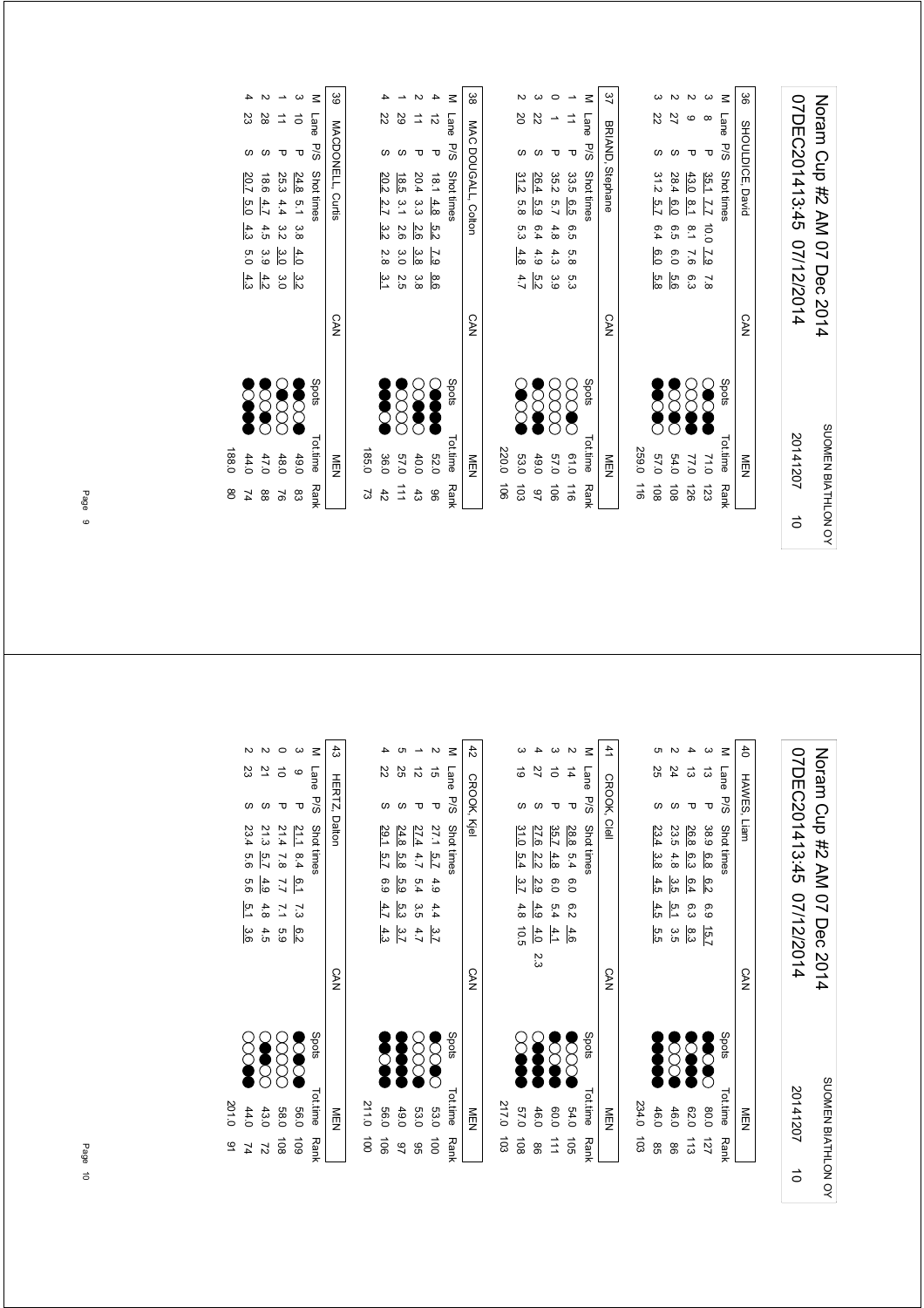| 07DEC201413:45 07/12/2014 | Notam Cup #2 AM 07 Dec 2014 |
|---------------------------|-----------------------------|
| 20141207                  | SUOMEN BIATHLON OY          |
| $\vec{0}$                 |                             |

SUOMEN BIATHLON OY

SUOMEN BIATHLON OY

| Spots<br>Tot.time Rank |           |            | M Lane P/S Shot times                                     |             |
|------------------------|-----------|------------|-----------------------------------------------------------|-------------|
| NEN                    |           | <b>CAN</b> | AUGER, Emrik                                              | $\ddot{45}$ |
| 0.081                  |           |            |                                                           |             |
| 40.0                   | 3<br>8    |            | 26<br>21.8 5.3 4.0<br>$\frac{4.4}{4.4}$ $\frac{4.4}{4.4}$ |             |
| 53.0                   | S         |            | 25<br>26.9 12.4 4.0<br>4.5<br>ن<br>د                      |             |
| 52.0                   | S         |            | 28.1 5.3<br>5.0<br>95<br>0.0                              |             |
| 45.0                   | <b>SC</b> |            | 23.344444<br>4.5<br>o<br>8                                |             |
| Tot.time Rank          | Spots     |            | Lane P/S<br>Shot times                                    | $\leq$      |
| NEN                    |           | <b>CAN</b> | GRANDBOIS, Leo                                            | 44          |

| 46<br>$\leq$<br>$\leq$<br>22<br>24<br>29<br>22<br>Lane<br>Lane<br>ω                                                                                                                                                        |                     |    |   |  |  |     |    |  |  |
|----------------------------------------------------------------------------------------------------------------------------------------------------------------------------------------------------------------------------|---------------------|----|---|--|--|-----|----|--|--|
|                                                                                                                                                                                                                            | 45                  |    |   |  |  |     |    |  |  |
|                                                                                                                                                                                                                            |                     |    |   |  |  |     |    |  |  |
| S<br>᠊ᠣ<br>᠊ᠣ                                                                                                                                                                                                              | AUGER, Emrik<br>5/S | ᠊ᠣ | S |  |  | P.8 | ᠊ᠣ |  |  |
| <b>NEUMANN, Matthew</b><br>Shot times<br>22.5 3.6<br>Shot times<br>22.3<br>19.8<br>16.2<br>9.61<br>16.440<br>19.7<br>0.81<br>17.9<br>0.71<br>$\frac{3.7}{2}$<br>4.5<br>4.9<br>5.5<br>2.0<br>$\overline{2.5}$<br>4.4<br>6.4 |                     |    |   |  |  |     |    |  |  |
| 4.2<br>$\frac{3}{4}$ 4<br>$-2.6$<br>$39279$<br>$-29$<br>3.9<br>0<br>0<br>0<br>0                                                                                                                                            |                     |    |   |  |  |     |    |  |  |
| $\frac{a}{d} \frac{a}{d} \frac{a}{d} \frac{d}{d} \frac{4}{d}$<br>2.3<br>5<br>2 3 3 3<br>3 3<br>4.4                                                                                                                         |                     |    |   |  |  |     |    |  |  |
| $4.7$<br>$4.7$<br>$4.6$<br>$6.6$<br>$4.7$<br>4.2<br>3.9<br>ပ်<br>4.2<br>$\frac{4}{2}$                                                                                                                                      |                     |    |   |  |  |     |    |  |  |
| <b>CAN</b>                                                                                                                                                                                                                 | CAN                 |    |   |  |  |     |    |  |  |
| Spots<br>Spots                                                                                                                                                                                                             |                     |    |   |  |  |     |    |  |  |
|                                                                                                                                                                                                                            |                     |    |   |  |  |     |    |  |  |
| <b>Tot.time</b><br><b>Tot.time</b><br>277.0<br>159.0<br>36.0<br>39.0<br>28.0<br>37.0<br>44.0<br>42.0<br>45.0<br>48.0<br>0.28<br>35.0<br>NEN                                                                                | NEN<br>N            |    |   |  |  |     |    |  |  |
| 128<br>Rank<br><b>Rank</b><br>91<br>ςg<br>$\vec{6}$<br>68<br>88<br>88<br>47<br>42<br>80                                                                                                                                    |                     |    |   |  |  |     |    |  |  |

47 SMITH, Casey

SMITH, Casey

M Lane P/S Shottlimes<br>5 2 P 174 52<br>6 2 P 19.6 4.8 5.7 5.0 5.4<br>0 10 P 19.6 4.8 5.7 5.0 5.5<br>0 21 S 11.9 3.3 <u>3.0</u> 4.5 3.7

USA

P/S Shot times  $\sim$  Shots Shots Tot.time P/S Shot times

2.2 5 24.0 24.0 5 24.0 5 24.0 5 24.0 5 24.0 5 24.0 5 24.0 5 24.0 5 24.0 5 24.0 5 24.0 5 24.0 5 24.0 5 24.0 5 2 51 5.4 5.0 4.8 42.0 5.7 0 10 P 19.6 0 21 S 14.5 3.2 3.3 4.0 5.5 (XXXX) 38.0 38 1 20 S 11.9 3.3 3.0 4.5 3.7 (XXX) 26.0 5

 $\frac{1}{2}$ 

 $\begin{array}{lllllll} &\text{Tottime} &\text{Rank} \\\text{20} & 34.0 & 51\ 14 & 24.0 & 51\ 15 & 38 & 38\ 15 & 26.0 & 36\ 137.0 & 29 & 59\ 137.0 & 29 & 59\ 137.0 & 29 & 59\ 137.0 & 29 & 59\ 137.0 & 29 & 59 & 59\ 137.0 & 29 & 59 & 59\ 137.0 & 29 & 59 & 59 & 59\ 137.0 & 29 & 59 & 59$ 

137.0 29

MEN

|           | 24                     | 133.0             |       |                             |                |                |                      |                 |                     |                  |                          |                           |
|-----------|------------------------|-------------------|-------|-----------------------------|----------------|----------------|----------------------|-----------------|---------------------|------------------|--------------------------|---------------------------|
|           | 99                     | 39.0              |       |                             | 2.2            | بہ<br>∸        | 2.5                  | 2.5             | 17.4                | ဖ                | ಠ                        | $\overline{\phantom{0}}$  |
|           | ຕ                      | 27.0              |       |                             | 3.0            | 2.6            | 2.2                  | 2.3             | 16.4                | ဖ                | 27                       | $\overline{\phantom{a}}$  |
|           | ຕ                      | 30.0              |       |                             | $\tilde{5}$    | 2.6            | 2.2                  | $\frac{3}{2}$   | 17.4                | τ                | $\overline{\phantom{a}}$ | $\mathbf{v}$              |
|           | 8                      | 37.0              |       |                             | 2.3            | ىب<br>↘        | 2.5                  | 2.7             | 15.0                | $\mathbf \sigma$ | ┙                        | $\circ$                   |
|           | <b>Rank</b>            | Tot.time          | Spots |                             |                |                |                      |                 | Shot times          | P/S              | <b>Lane</b>              | $\leq$                    |
|           |                        | <b>NEN</b>        |       | <b>LSA</b>                  |                |                |                      |                 | DALBERG, Jacob      |                  |                          | g                         |
|           | c                      | 109.0             |       |                             |                |                |                      |                 |                     |                  |                          |                           |
|           |                        | 25.0              |       |                             | 3.0            | 2.9            | ς.                   | 3.0             | 14.7                | $\omega$         | ಠ                        | ∸                         |
|           | $\omega$ $\sigma$      | 27.0              |       |                             | $\tilde{5}$    | 2.5            | 2.8                  | 3.8             | 15.0                | ဖ                | 26                       | $\circ$                   |
|           | $\sim$                 | 26.0              |       |                             | 3.8            | 2.9            | 2.5                  | $\frac{2.2}{2}$ | 13.3                | $\mathbf \tau$   |                          | $\sim$                    |
|           | $\infty$               | 31.0              |       |                             | α<br>Θ         | 3.9            | 2.9                  | 2.7             | 621                 | $\mathbf \sigma$ | ၈ ယ                      | $\mathbb N$               |
|           | <b>Rank</b>            | Tot.time          | Spots |                             |                |                |                      |                 | Shot times          | P/S              | Lane                     | $\leq$                    |
|           |                        | NEN               |       | <b>USA</b>                  |                |                |                      |                 | Sean                | DOHERTY,         |                          | ā,                        |
|           | $\infty$               | 0.08              |       |                             |                |                |                      |                 |                     |                  |                          |                           |
|           | 4                      | 26.0              |       |                             | $\overline{c}$ | 2.6            | د<br>6               | 2.3             | 19.3                | $\omega$         | 23                       | 0                         |
|           | $\vec{5}$              | 33.0              |       |                             | 2.7            | 2.4            | ω<br>w               | 3.8             | 6.3                 | ᠊ᠣ               | ಠ                        | ∸                         |
|           | $\infty$               | 31.0              |       |                             | 2.3            | $\frac{5}{2}$  | $\tilde{\mathbf{z}}$ | 2.5             | 6.3                 | τ                | $\vec{=}$                | $\circ$                   |
|           | Rank                   | Tot.time          | Spots |                             |                |                |                      |                 | Shot times          | P/S              | Lane                     | $\leq$                    |
|           |                        | NEN               |       | <b>CAN</b>                  |                |                |                      |                 | BERTRAND, Guillaume |                  |                          | g                         |
|           | 23                     | 125.0             |       |                             |                |                |                      |                 |                     |                  |                          |                           |
|           | 22                     | 31.0              |       |                             | 3.9            | $\sim$<br>'n   | őΩ                   | 2.9             | 17.1                |                  | 25                       |                           |
|           | 57                     | 39.0              |       |                             | 3.2            | 3.5            | $\frac{4}{1}$        | 4.6             | 19.2                | <b>00 00</b>     | 22                       | $\sim$ $\sim$             |
|           | $\rightarrow$          | 23.0              |       |                             | 3.6            | م.<br>ح        | 3.7                  | 3.0             | $\overline{2}$      | τ                | $\mathbf \circ$          | $\rightarrow$             |
|           | $\vec{\tilde{\omega}}$ | 32.0              |       |                             | 2.5            | ယ<br>ىن        | ς<br>Θ               | 3.7             | 16.3                | $\mathbf \sigma$ | $\vec{0}$                | $\sim$                    |
|           | <b>Rank</b>            | Tot.time          | Spots |                             |                |                |                      |                 | Shot times          | P/S              | Lane                     | $\leq$                    |
|           |                        | <b>NEN</b>        |       | <b>DSA</b>                  |                |                |                      |                 | GIBSON, Michael     |                  |                          | ස්                        |
|           | 8                      | 151.0             |       |                             |                |                |                      |                 |                     |                  |                          |                           |
|           | 113                    | 58.0              |       |                             | 14.8           | $\overline{2}$ | 5.7                  | 13.8            | 15.9                | $\omega$         | 20                       |                           |
|           | $^{\tt 8}$             | 019               |       |                             | 12.1           | 4.8            | 5.0                  | 4.8             | 22.2                | τ                | SO                       | $\sim$ $\omega$           |
|           | 88                     | 42.0              |       |                             | 4.7            | 3.9            | 4.0                  | 3.4             | LII                 | $\mathbf \tau$   | 4                        | $\boldsymbol{\mathsf{N}}$ |
|           | Rank                   | Tot.time          | Spots |                             |                |                |                      |                 | Shot times          | P/S              | Lane                     | $\leq$                    |
|           |                        | MEN               |       | VS∩                         |                |                |                      |                 | JOHNSON, Patrick    |                  |                          | $\frac{4}{6}$             |
|           |                        |                   |       |                             |                |                |                      |                 |                     |                  |                          |                           |
| $\vec{o}$ |                        | 20141207          |       |                             | 07/12/2014     |                |                      |                 | 07DEC201413:45      |                  |                          |                           |
|           |                        | SUOMEN BIATHLON C |       | Noram Cup #2 AM 07 Dec 2014 |                |                |                      |                 |                     |                  |                          |                           |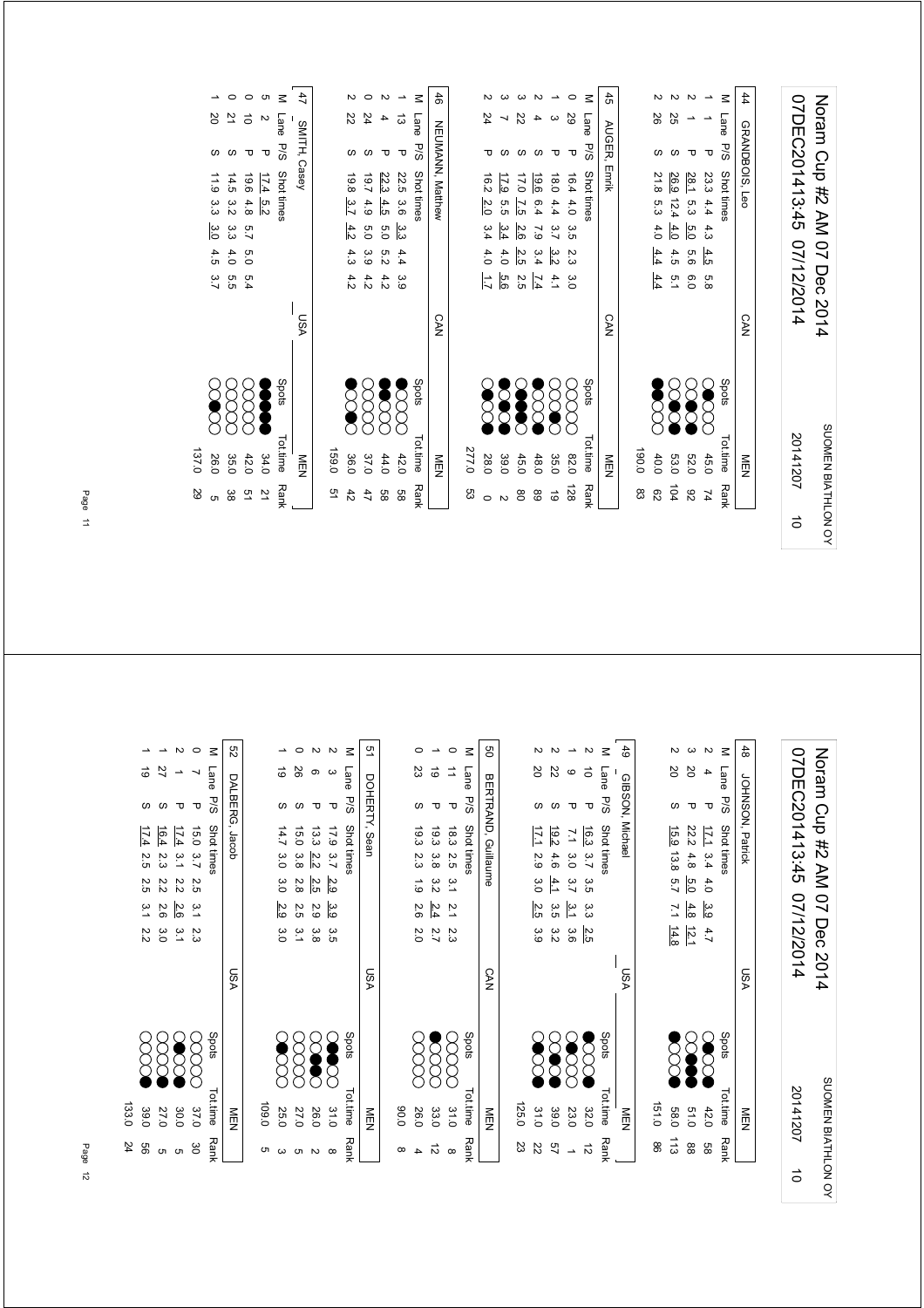| 07DEC201413:45 07/12/2014 | Noten Cup #2 AM 07 Dec 2014 |
|---------------------------|-----------------------------|
| 20141207                  | SUOMEN BIATHLON OV          |
|                           |                             |

|        |          |        | Ξ           | Sa             |       |               |      |               |               | ⋜               | 54                   |       |      |          |      | ⋜               | င္ယာ                |
|--------|----------|--------|-------------|----------------|-------|---------------|------|---------------|---------------|-----------------|----------------------|-------|------|----------|------|-----------------|---------------------|
| 20     | ω        | ပာ     | Lane        |                |       | 71            | 29   | ಪ             |               | Lane            |                      |       | 23   | 21       | ನ    | Lane            |                     |
|        | υ        | τ      | P./S        | BLAIS, Vincent |       | ഗ             | ഗ    | τ             | ᠊ᠣ            | 5/9             | DRAISSIGACKER, Ethan |       | S    | υ        | ᠊ᠣ   | 5/9             | POFFENROTH, William |
| 12.9   | 17.6     | 6.6    | Shot times  |                |       | 18.4          | 20.6 | 23.4          | 19.8          | Shot times      |                      |       | 22.1 | 19.8     | 20.0 | Shot times      |                     |
| ო<br>თ | 3.6      | 29     |             |                |       | 2.5           | 2.9  | $\frac{3}{2}$ | $\frac{6}{1}$ |                 |                      |       | 2.6  | 3.5      | 2.3  |                 |                     |
| 4.0    | 3.6      | 3.2    |             |                |       | 2.4           | 2.9  | 4.5           | 2.6           |                 |                      |       | 2.4  | ىن<br>ما | 2.6  |                 |                     |
| 3.0    | 3.1      | 2.2    |             |                |       | 2.2           | 3.4  | 2.8           | ς<br>Σ        |                 |                      |       | 2.4  | 2.7      | 2.6  |                 |                     |
| 3.7    | 3.1      | ς<br>Θ |             |                |       | $\frac{2}{8}$ | 2.7  | 3.2           | 2.3           |                 |                      |       | 22   | ယ<br>ယ   | 4.5  |                 |                     |
|        |          |        |             | CAN            |       |               |      |               |               |                 | ASU                  |       |      |          |      |                 | CAN                 |
|        |          |        | Spots       |                |       |               |      |               | ੋ             | Spots           |                      |       |      |          | ◠    | Spots           |                     |
|        |          |        |             |                |       |               |      |               |               |                 |                      |       |      |          |      |                 |                     |
| 29.0   | 32.0     | 23.0   | Tot.time    | MEN            | 144.0 | 31.0          | 40.0 | 40.0          | 33.0          | <b>Tot.time</b> | NEN                  | 103.0 | 32.0 | 36.0     | 35.0 | <b>Tot.time</b> | NEN                 |
| ဖ      | $\infty$ | N      | <b>Rank</b> |                | 88    | 22            | 51   | 33            | $\vec{8}$     | <b>Rank</b>     |                      | 24    | 24   | 92       | ΣS   | <b>Rank</b>     |                     |
|        |          |        |             |                |       |               |      |               |               |                 |                      |       |      |          |      |                 |                     |

56 MACKENZIE, Jasper  $\sim$  62 3.8 5.0 7.2 45.0 3.2 3 15 P 21.8 3 12 P 17.4 5.1 4.0 3.4 2.8 P 17.4 5.1  $\sqrt{2}$ 2 21 S 11.9 3.7 3.3 2.8 3.3 2.9 X X X 2.0 7  $\overline{2}$ MACKENZIE, Jasper S  $11.9$  3.7 3.3 2.8 3.3 P/S Shot times  $\sim$  Spots Tot.time Rank CAN Spots  $\infty$ **SCORE**  $\mathcal{S}$  $\begin{array}{cc}\n2 & 0 & 1 \\
1 & 0 & 0\n\end{array}$ MEN 111.0 7

M Lane P/S Shot times<br>3 12 P 1<u>74 5.1</u> 4.0 3.4 <u>2.8</u><br>3 15 P <u>218</u> 7.2 <u>3.2</u> 5.0 <u>3.8</u><br>1 21 S 19.2 4.5 3.4 3.4 3.5<br>1 25 S 19.2 4.5 3.4 3.4 3.5 1 25 3.4 4.5 3.4 3.4 3.5 (XXX) 36.0 42 1 21 S 19.5 3.0 3.1 1.9 2.7 N X X X 3.0 19  $8000$ E 149.0 38

| 07DEC201413:45 07/12/2014 | Noram Cup #2 AM 07 Dec 2014 |
|---------------------------|-----------------------------|
| 20141207                  | SUOMEN BIATHLON OY          |
|                           |                             |

|   | 111.0         |                       |     |               |               |     |               |                  |     |      |        |
|---|---------------|-----------------------|-----|---------------|---------------|-----|---------------|------------------|-----|------|--------|
|   | 26.0          | $\sum_{i=1}^{\infty}$ |     | $\frac{3}{4}$ | မ္မ           |     | 3.0 3.6       | $\frac{14.2}{ }$ |     | 24   |        |
|   | 27.0          | <b>SCOCC</b>          |     | 4.9           | $\frac{2}{3}$ | 4.3 | $\frac{3}{9}$ | 11.6             |     | ΩŚ   |        |
| ನ | 33.0          | <b>SCONDER</b>        |     |               |               | 4.6 |               | 21.2 3.3         |     |      |        |
|   | 25.0          | S                     |     | 3.9           | $\frac{3}{2}$ |     |               | $6.2$ 3.0 $5.3$  | ᠊ᠣ  |      |        |
|   | Tot.time Rank | Spots                 |     |               |               |     |               | Shot times       | 9/S | Lane | $\leq$ |
|   | NEN           |                       | VS∩ |               |               |     |               | DURTSCHI, Max    |     |      | 9      |

|       |                              |              |              |                 |                       | 88                    |
|-------|------------------------------|--------------|--------------|-----------------|-----------------------|-----------------------|
|       | 28                           | 22           |              |                 | M Lane P/S Shot times |                       |
|       |                              |              |              | ᠊ᠣ              |                       |                       |
|       | 20.3                         |              |              | 22.1 4.3 3.6    |                       | <b>THOMPSON, Beau</b> |
|       |                              | 18.8 4.8 4.9 | 26.6 4.8 4.4 |                 |                       |                       |
|       | 4.4 2.8 3.6                  |              |              |                 |                       |                       |
|       |                              | 9.6          | +<br>3∶9     | $\frac{4.2}{ }$ |                       |                       |
|       | 2.9                          | 4.9          | 4.1          | 4.6             |                       |                       |
|       |                              |              |              |                 |                       | <b>CAN</b>            |
|       | $\sum\limits_{i=1}^{\infty}$ |              | XXX          | X               | stod <sub>S</sub>     |                       |
| 167.0 | 37.0                         | 40.0         | 46.0         | 44.0            | Tot.time Rank         | )<br>空                |
| 2     |                              | 2            | 89           | 99              |                       |                       |

| ֧֢֚֚֬֝        |       |                      |                      |                      |                      | $\leq$              | 69               |
|---------------|-------|----------------------|----------------------|----------------------|----------------------|---------------------|------------------|
|               |       | Z2                   | 23                   |                      |                      |                     | CHISHOLM, Andrew |
| $\frac{1}{2}$ |       |                      |                      |                      |                      | Lane P/S Shot times |                  |
|               |       |                      |                      |                      |                      |                     |                  |
|               |       |                      |                      |                      |                      |                     |                  |
|               |       | 19.7 2.6 3.1 2.4 2.9 | 18.6 7.2 2.3 2.4 2.3 | 17.8 3.6 2.9 3.2 2.7 | 16.6 3.8 3.3 3.1 3.2 |                     |                  |
|               |       |                      |                      |                      |                      |                     |                  |
|               |       |                      |                      |                      |                      |                     |                  |
| $\vdots$      |       |                      |                      |                      |                      |                     | <b>CAN</b>       |
|               |       | <b>SS</b>            |                      | 8<br>8               |                      | Spots               |                  |
| $\vdots$      | 129.0 | 31.0                 | 38.0                 | 28.0                 | 32.0                 | Tot.time Rank       | 三四               |
|               | Z2    | Z2                   | 9                    | ω                    | ನ                    |                     |                  |

|       |                  |                 |               |                  | $\leq$              | පි            |
|-------|------------------|-----------------|---------------|------------------|---------------------|---------------|
|       |                  | 28              |               | $\sharp$         | Lane P/S Shot times |               |
|       |                  |                 |               | τ                |                     |               |
|       | 19.5 2.5         | 22.3            | 26.5 3.0      | 21.7 4.3 2.8 3.2 |                     | SKINSTAD, Kai |
|       |                  | $\frac{2.8}{2}$ |               |                  |                     |               |
|       | 3.326            | 2.9             | 2.6 3.2       |                  |                     |               |
|       |                  | 4.4             |               |                  |                     |               |
|       | 2.4              | 3.5             | 2.3           | 23               |                     |               |
|       |                  |                 |               |                  |                     | <b>CAN</b>    |
|       | $\sum_{i=1}^{n}$ | <b>DOOD</b>     | <b>Second</b> | E                | stod <sub>S</sub>   |               |
|       |                  |                 |               |                  |                     |               |
| 163.0 | 33.0             | 49.0            | 40.0          | 41.0             | Tot.time Rank       | NEN           |
| 9g    | 29               | ಇ               | 43            | g                |                     |               |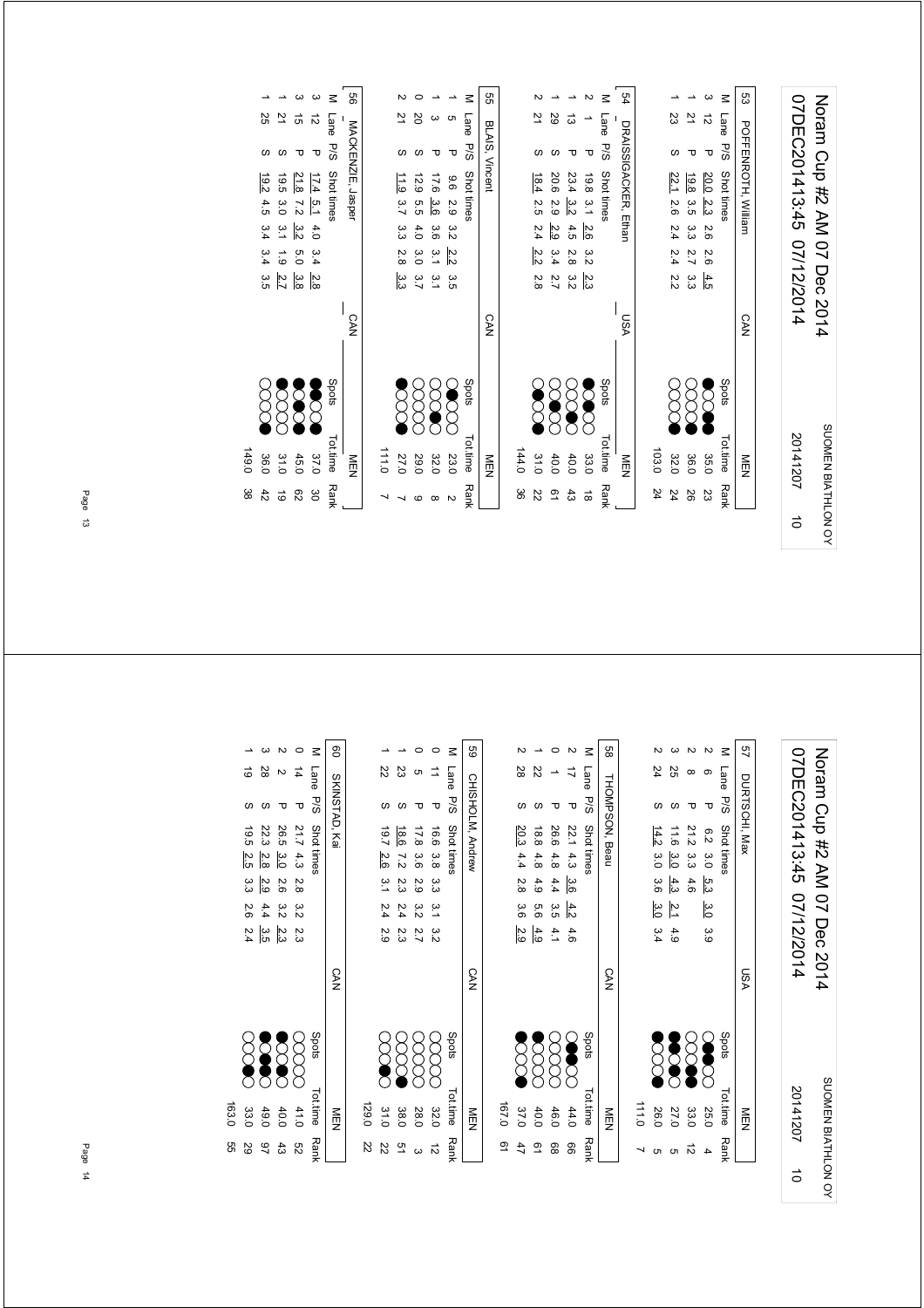| <b>SCHRYER, Eric</b><br>°<br>S∕a<br>τ<br>Shot times<br>16.0 3.1 2.8 2.9<br>15.4 3.5 3.6 3.4<br>16.2 3.1 2.6<br>18.2 2.2 2.4 2.9<br>ς<br>Σ<br>$\frac{3}{2}$<br>ب<br>أ∼<br>α<br>Θ<br>2.6<br><b>CAN</b><br>Spots<br>8<br>$\infty$<br><b>SSS</b><br><b>SS</b><br>Tot.time<br>121.0<br>30.0<br>28.0<br>30.0<br>33.0<br>MEN<br><b>Rank</b><br>12<br>ಸ | NEN | <b>CAN</b> | <b>CNDERWOOD</b> , Nathan |      | $\overline{c}$ |
|-------------------------------------------------------------------------------------------------------------------------------------------------------------------------------------------------------------------------------------------------------------------------------------------------------------------------------------------------|-----|------------|---------------------------|------|----------------|
|                                                                                                                                                                                                                                                                                                                                                 |     |            |                           |      |                |
|                                                                                                                                                                                                                                                                                                                                                 |     |            |                           |      |                |
|                                                                                                                                                                                                                                                                                                                                                 |     |            |                           | မ္မ  |                |
|                                                                                                                                                                                                                                                                                                                                                 |     |            |                           | 20   |                |
|                                                                                                                                                                                                                                                                                                                                                 |     |            |                           | ಕ    |                |
|                                                                                                                                                                                                                                                                                                                                                 |     |            |                           | ಕ    |                |
|                                                                                                                                                                                                                                                                                                                                                 |     |            |                           | Lane | z              |
|                                                                                                                                                                                                                                                                                                                                                 |     |            |                           |      | <u>م</u>       |

|                 |                |    |                      |               |                      | $\leq$              |                      |
|-----------------|----------------|----|----------------------|---------------|----------------------|---------------------|----------------------|
| 63 NOVAK, Grant |                | 28 | 28                   | ミ             | ಹ                    | Lane P/S Shot times | 62 CNDERWOOD, Nathan |
|                 |                |    |                      |               | τ                    |                     |                      |
|                 |                |    |                      | 24.7 10.6 5.6 |                      |                     |                      |
|                 |                |    |                      |               |                      |                     |                      |
|                 |                |    | 26.6 9.7 6.9 7.6 6.9 |               | 25.7 7.9 9.9 7.5 9.6 |                     |                      |
|                 |                |    |                      |               |                      |                     |                      |
|                 |                |    |                      | 6.222.0       |                      |                     |                      |
| <b>CAN</b>      |                |    |                      |               |                      |                     | <b>CAN</b>           |
|                 |                | Š  | Š                    | 2000          | X                    | Spots               |                      |
| M⊟N             | 207.0          | ρ. | 64.0                 | 75.0          | <b>63.0</b>          | Tot.time Rank       | NEN                  |
|                 | $\frac{16}{1}$ |    | $-151$               | 52            | $\frac{1}{2}$        |                     |                      |

| $\leq$ |   | Lane P/S | Shot times   |     |                 |       |         | Spots      | Tot.time | <b>Rank</b>   |
|--------|---|----------|--------------|-----|-----------------|-------|---------|------------|----------|---------------|
|        | ಹ | ᠊ᠣ       | 19.1 3.6 4.3 |     |                 | 3.5.1 |         | 8<br>8     | 39.0     | 42            |
|        | ಹ |          | 20.4 3.8     |     | $\frac{3.0}{2}$ | 4.0   | ς.<br>Θ | $\infty$   | 37.0     | $\frac{2}{3}$ |
|        | ಠ | ળ        | 17.441       |     | 3.0 3.6 3.6     |       |         | xxx        | 33.0     | ین            |
|        |   | S        | 20.0         | 4.2 | $3.9$ 3.5 5.5   |       |         | <b>SSS</b> | 39.0     | 99            |
|        |   |          |              |     |                 |       |         |            | 148.0    | $^{40}$       |

| N                 |                  | N            |              |            | 64                |
|-------------------|------------------|--------------|--------------|------------|-------------------|
| 24                | 82               | ດ            | $\infty$     | M Lane P/S |                   |
| S                 | ળ                | ᠊ᠣ           | ᠊ᠣ           |            |                   |
| 13.6 2.4 2.7      | 20.5 2.9 2.5 2.3 | 18.9 3.3 3.2 | 19.8 3.5 3.2 | Shot times | DUPUIS, Alexandre |
|                   |                  |              |              |            |                   |
|                   |                  |              |              |            |                   |
| 3.0               |                  | 5.2          | .<br>33      |            |                   |
| $\frac{2.8}{2.8}$ | $-2.1$           | 3.5          |              |            |                   |
|                   |                  |              |              |            | <b>CAN</b>        |
| 3888              |                  |              |              | Spots      |                   |
| 35.0              | 30.0             | 38.0         | 32.0         | Totiime    | ≧□                |
| ల్ల               | ᆣ                | پہ           | $\vec{r}$    | Ρğ         |                   |

**MEN<br>
OLLIME RANK**<br>
32.0 12<br>
38.0 32.0<br>
38.0 23<br>
135.0 23<br>
135.0 23 P/S Shot times  $\sim$  Spots Tot.time Rank 12 3.3 3.5 32.0 3.2 1 8 P 19.8 32 3.5 5.2 3.3 38.0 3.2 2 6 P 18.9 0 29 2.1 2.9.5 2.9 2.5 2.3 2.1  $(X \times X)$  3.0.0 12  $2$  2.4 S 13.6 2.4 2.7 3.0 2.8  $\sqrt{3}$ 135.0 23

| 07DEC201413:45 07/12/2014 | Noram Cup #2 AM 07 Dec 2014 |
|---------------------------|-----------------------------|
| 20141207                  | SUOMEN BIATHLON OY          |
| $\vec{0}$                 |                             |

| 99 |      |     | <b>HARDEN, Stuar</b> |           |             |     |               | <b>CAN</b> |              | NEN           |     |
|----|------|-----|----------------------|-----------|-------------|-----|---------------|------------|--------------|---------------|-----|
|    | Lane | 5/5 | Shot times           |           |             |     |               |            | spots        | Tot.time Rank |     |
|    |      | Δ   | 21.9 4.7 4.4 3.8     |           |             |     | 4.7           |            | 88           | 40.0          | 47  |
|    |      |     | 24.2                 | 27        | 3.2         | 2.7 | ده<br>ما      |            | XXX          | 38.0          | జ   |
|    |      |     | 21.1                 |           | 2.8 4.0 3.7 |     | က်<br>ကိ      |            | gg           | 36.0          | 42  |
|    | 5    |     | 20.1                 | မ္မ<br>(၀ | ვ.<br>მ     | 4.0 | $\frac{3}{7}$ |            | <b>SCARC</b> | 35.0          | မ္တ |
|    |      |     |                      |           |             |     |               |            |              | 149.0         |     |

|       |               |            |                  |              |              | ඉ                     |
|-------|---------------|------------|------------------|--------------|--------------|-----------------------|
|       | 2             | R,         |                  |              | Lane<br>P/S  |                       |
|       |               |            |                  |              |              | <b>HUDEC, Matthew</b> |
|       | 16.9 3.5      | 17.94.2    |                  |              |              |                       |
|       |               |            | 20.2 3.2 3.1 3.0 | 15.3 3.5 3.0 | Shot times   |                       |
|       | ယ<br>ကိ       | 23         |                  |              |              |                       |
|       | دی<br>دن      | 2.6        |                  | $-4.2$       |              |                       |
|       | $\frac{2}{3}$ | ω<br>N     | )<br>ა.ნ         | .<br>2.1     |              |                       |
|       |               |            |                  |              |              | <b>CAN</b>            |
|       | S             | <b>SCR</b> | 8<br>8           | <b>S</b>     | <b>Spots</b> |                       |
|       |               |            |                  |              |              |                       |
| 0'721 | 30.0          | 30.0       | 35.0             | 32.0         | Tot.time     | MEN                   |
| ಕ     |               |            | ಠ                |              | <b>Rank</b>  |                       |

| 138.0         |            |     |             |                                                  |              |                 |                       |    |
|---------------|------------|-----|-------------|--------------------------------------------------|--------------|-----------------|-----------------------|----|
| 32.0          | <b>SOO</b> |     |             | $\frac{19.2}{2.9}$ 2.9 $\frac{2.8}{2.8}$ 2.7 3.1 |              |                 | ಠ                     |    |
| 30.0          | XXX        |     |             | 18.5 3.4 2.6 2.6 2.6                             |              |                 | 6                     |    |
| 39.0          | <b>SOP</b> |     | 6.232       |                                                  | 16.8 4.4 5.4 |                 |                       |    |
| 37.0          | EC         |     | $3.3 \t3.4$ |                                                  | 18.8 4.6 4.4 |                 |                       |    |
| Tot.time Rank | spots      |     |             |                                                  |              |                 | M Lane P/S Shot times |    |
| NEN<br>EN     |            | VSN |             |                                                  |              | MCELROY, Jordan |                       | 97 |

|        |          |      |                 |                 |             | 88                 |
|--------|----------|------|-----------------|-----------------|-------------|--------------------|
|        | Z2       |      |                 | <b>ຕ</b>        | Lane        |                    |
|        |          | S    | τ               | Δ               | P/S         | <b>STRUM, Matt</b> |
|        | 16.1 3.5 | 15.0 | 22.4            |                 | Shot times  |                    |
|        |          | 3.7  | $-5.1$          |                 |             |                    |
|        | 4.0      | 3.9  | $\frac{3.1}{2}$ | 5.0 3.7 4.4 4.4 |             |                    |
|        | 4.6      | 4.3  | 4.5             |                 |             |                    |
|        | 4.5      | 4.0  | 3.8             | ვ<br>ვ          |             |                    |
|        |          |      |                 |                 |             | <b>CAN</b>         |
|        | ROOK     |      | 888             | gga             | Spots       |                    |
| 0'27.0 | 33.0     | 31.0 | 42.0            | $51^{\circ}$    | Tot.time    | MEN                |
| 25     | 29       | ಠ    | 51              |                 | <b>Rank</b> |                    |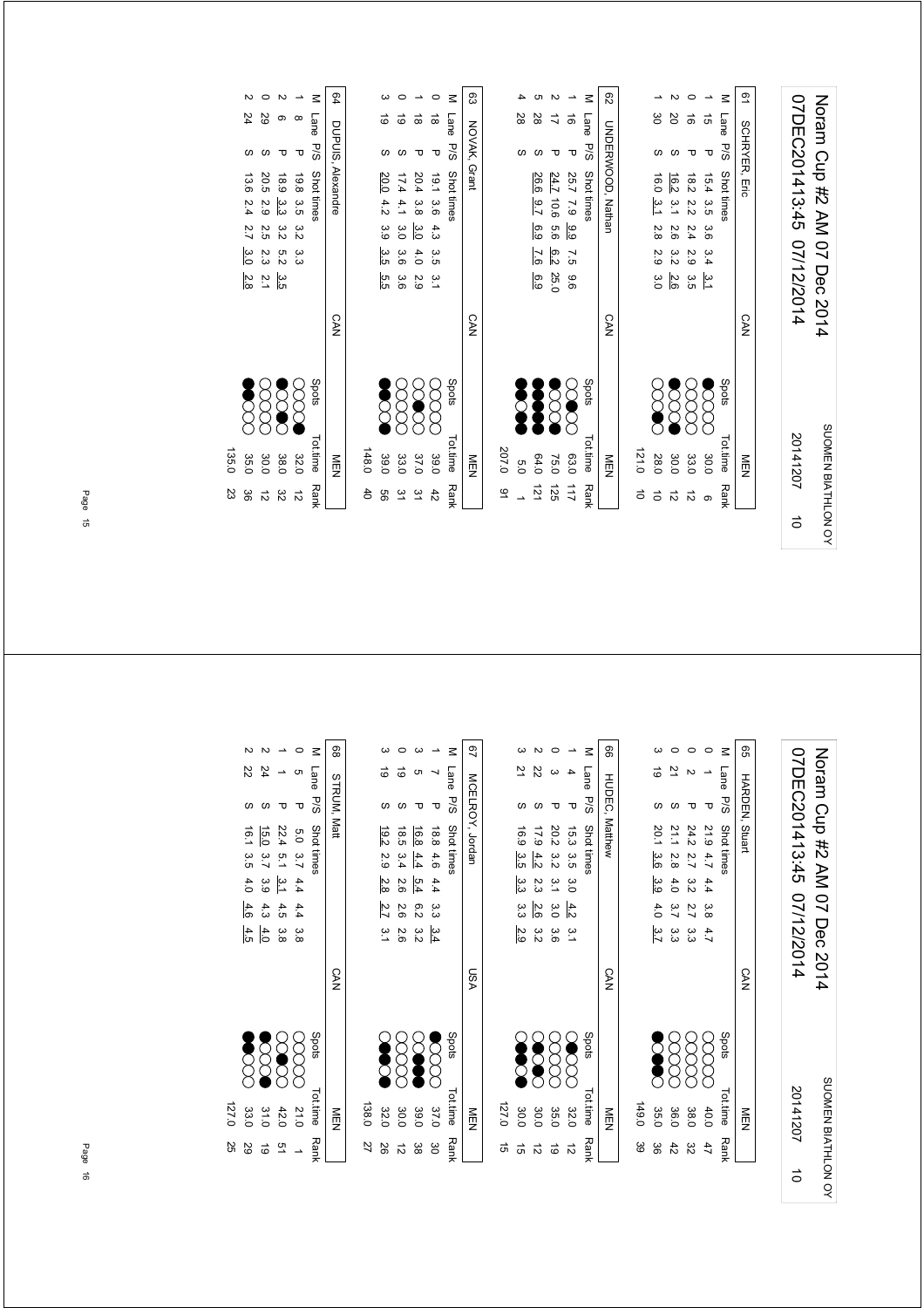| 07DEC201413:45 07/12/2014 | Noram Cup #2 AM 07 Dec 2014 |
|---------------------------|-----------------------------|
| 20141207                  | SUOMEN BIATHLON OY          |
|                           |                             |

|           | Tottimo             | p<br>Stri  | M Instruction or or first first        |
|-----------|---------------------|------------|----------------------------------------|
|           | NEN                 | <b>CAN</b> | $\overline{5}$<br>ROOTS, Arthur        |
|           |                     |            |                                        |
|           | 115.0               |            |                                        |
|           | <b>SOOC</b><br>27.0 |            | 55<br>15.3 2.6 2.2 2.3 4.6             |
| $\vec{z}$ | <b>SOOR</b><br>30.0 |            | 26<br>15.6 3.2<br>2.8<br>თ<br>თ<br>3.0 |
| G)        | 3333<br>34.0        |            | 17.6 3.5 3.2<br>2.8<br>$\frac{3.1}{7}$ |
| $\omega$  | <b>SSS</b><br>24.0  |            | თ<br>Δ<br>$1.7$ 4.1 $2.1$ 3.1          |
|           | Tot.time Rank       | Spots      | $\leq$<br>Lane P/S Shot times          |
|           | MEN<br>N            | <b>CAN</b> | 69<br>MILLAR, Aidan                    |
|           |                     |            |                                        |

| VSN          |          |         |                       | HALLIGAN, Biran     | $\frac{1}{2}$ |
|--------------|----------|---------|-----------------------|---------------------|---------------|
|              |          |         |                       |                     |               |
|              |          |         |                       |                     |               |
| $\gtrapprox$ |          |         | 17.2 5.7 10.7 3.7 3.0 | ΣS                  |               |
| S            | 6.7      | 2.8 3.9 | 16.6 4.8              | 23                  |               |
| 8<br>8       | ده<br>ما |         | 17.5 3.8 3.5 2.8      |                     |               |
| <b>SCOO</b>  |          |         | 15.9 4.2 3.8 3.7 3.5  | ᠊ᠣ                  |               |
| Spots        |          |         |                       | Lane P/S Shot times | $\leq$        |
| <b>CAN</b>   |          |         |                       | ROOTS, Arthur       | d             |

|  |                       | <b>TALLION, DIRI</b> |         |         |        | c<br>Su |               | NIEIN         |     |
|--|-----------------------|----------------------|---------|---------|--------|---------|---------------|---------------|-----|
|  | M Lane P/S Shot fines |                      |         |         |        |         | Spots         | Tot.time Rank |     |
|  | ᠊ᠣ                    | 17.7 4.5             |         | 5.8 3.6 | 0.0    |         | <b>SOP</b>    | 37.0          | ဗ္တ |
|  |                       | 22.9 6.2 2.6 2.7     |         |         |        |         | $\infty$      | 36.0          | 26  |
|  |                       | 13.7 3.1 7.5 2.0     |         |         | 2.7    |         | <b>Second</b> | 30.0          | 12  |
|  |                       | 18.4 3.0             | 2.8 3.0 |         | ์<br>ต |         | <b>Second</b> | 32.0          | 50  |
|  |                       |                      |         |         |        |         |               | 135.0         | 24  |
|  |                       |                      |         |         |        |         |               |               |     |

|             |                   |                     |                            |                  | Σ             | 2           |
|-------------|-------------------|---------------------|----------------------------|------------------|---------------|-------------|
|             | 5                 | 23                  | ನ                          | c                | Lane          |             |
|             | S                 |                     | τ                          | Δ                | <b>P/S</b>    | BAKER, Zear |
|             |                   | $\frac{17.7}{13.4}$ | 22.3                       | 20.4 4.6 3.1     | Shot times    |             |
|             | $\frac{3.1}{3.1}$ | $\frac{3.9}{2}$     | $\frac{4.0}{2}$            |                  |               |             |
|             | $\frac{1}{6}$     | 6.3                 | 4.3                        |                  |               |             |
|             | 3.122             | 3.4                 | $rac{3}{2}$<br>$rac{9}{2}$ |                  |               |             |
|             |                   | 2.5                 | $\frac{4}{10}$ 3           |                  |               |             |
|             |                   |                     |                            |                  |               | VSN         |
|             |                   | <b>SCOOL</b>        | $\infty$                   | $\sum_{i=1}^{n}$ | Spots         |             |
|             |                   |                     |                            |                  |               |             |
| 0.747.0     | 25.0              | 34.0                | 49.0                       | 39.0             | Tot.time Rank | NEN         |
| $rac{4}{5}$ |                   | ვs                  | $\sim$                     | 42               |               |             |

Noram Cup #2 AM 07 Dec 2014<br>07DEC201413:45 07/12/2014 07DEC201413:45 07/12/2014 Noram Cup #2 AM 07 Dec 2014 SUOMEN BIATHLON OY 20141207 SUOMEN BIATHLON OY 20141207 $\vec{a}$ 

| ವ<br>$\leq$<br>2<br>Lane P/S Shot times<br>ဖ<br>BOYD-PORTER, Seamus<br>τ<br>᠊ᠣ<br>21.9 4.5<br>24.7<br><u>28.1</u><br>25.3 4.1<br>4.0<br>$\frac{3.6}{3}$<br>ယ္ပ<br>က<br>4.4<br>4.7<br>4.0<br>4.0<br>$-6.1$<br>4.5<br>$\frac{3.6}{6}$<br>မ္မ<br>$\frac{3.2}{2}$<br>4.2<br>3.9<br><b>CAN</b><br><b>SOOR</b><br>Spots<br><b>SOO</b><br>SSS<br><b>SAS</b><br>Tot.time Rank<br>174.0<br>41.0<br>38.0<br>46.0<br>NEN<br>49.0<br>88<br>g<br>99<br>2<br>7 |  |  |
|--------------------------------------------------------------------------------------------------------------------------------------------------------------------------------------------------------------------------------------------------------------------------------------------------------------------------------------------------------------------------------------------------------------------------------------------------|--|--|
|                                                                                                                                                                                                                                                                                                                                                                                                                                                  |  |  |
|                                                                                                                                                                                                                                                                                                                                                                                                                                                  |  |  |
|                                                                                                                                                                                                                                                                                                                                                                                                                                                  |  |  |
|                                                                                                                                                                                                                                                                                                                                                                                                                                                  |  |  |
|                                                                                                                                                                                                                                                                                                                                                                                                                                                  |  |  |
|                                                                                                                                                                                                                                                                                                                                                                                                                                                  |  |  |
|                                                                                                                                                                                                                                                                                                                                                                                                                                                  |  |  |

|       |                |            |              |                 |                       | 71            |
|-------|----------------|------------|--------------|-----------------|-----------------------|---------------|
|       | 20             | δ          |              | ನ               | M Lane P/S Shot times |               |
|       |                |            |              | τ               |                       |               |
|       |                | 22.1 3.7   |              |                 |                       | BEROPHELLE, F |
|       | 20.5 3.4 3.2   |            | 23.4 4.1 4.6 | 24.2 4.3 3.8    |                       |               |
|       |                | 3.9        |              |                 |                       |               |
|       | $\frac{3}{2}$  | 3.6        | 4.0          | $\frac{3.7}{2}$ |                       |               |
|       | n<br>N         | 2.3        | 4.0          | မ္မ             |                       |               |
|       |                |            |              |                 |                       | <b>CAN</b>    |
|       | <b>Section</b> | <b>SSS</b> | <b>SCC</b>   | <b>SCORE</b>    | spots                 |               |
| 156.0 | 36.0           | 36.0       | 42.0         | 42.0            | Tot.time Rank         | M⊞            |
| 48    | 42             | 42         | 91           | 8g              |                       |               |

| $\overline{1}$       |       |                      |                                  |                  |                   |                       | $\mathfrak{g}$ |
|----------------------|-------|----------------------|----------------------------------|------------------|-------------------|-----------------------|----------------|
|                      |       | 20                   | Z2                               |                  | ದ                 | M Lane P/S Struttimes |                |
|                      |       |                      |                                  |                  | Δ                 |                       |                |
| Tryph Tryth Passages |       |                      | 20.7                             |                  |                   |                       | GERWING, Nate  |
|                      |       |                      |                                  |                  | 27.7 2.8          |                       |                |
|                      |       | 18.1 2.4 2.7 2.5 2.2 | $3.2$ $\overline{1.4}$ $3.4$ 2.1 | 31.4 3.0 2.6 3.2 |                   |                       |                |
|                      |       |                      |                                  |                  | $3.7$ $3.4$ $2.9$ |                       |                |
|                      |       |                      |                                  | 2.6              |                   |                       |                |
| $\frac{1}{2}$        |       |                      |                                  |                  |                   |                       | <b>CAN</b>     |
|                      |       | XX<br>X              | <b>SOUT</b>                      |                  | <b>SS</b>         | stod <sub>S</sub>     |                |
| $\frac{1}{2}$        | 154.0 | 28.0                 | 37.0                             | 46.0             | 43.0              | Tot.time Rank         | 三四             |
|                      | 47    |                      | 47                               | 88               | සූ                |                       |                |

|       |         |                |      |           | Ξ             | 7                |
|-------|---------|----------------|------|-----------|---------------|------------------|
|       |         | 21             | ಹೆ   | $\vec{e}$ | Lane          |                  |
|       |         |                | ᠊ᠣ   | π         | P/S           |                  |
|       | 79.2    | 18.9           | 22.6 | 17.9      | Shot times    | ECCLESTON, Sasha |
|       | 29      | $4.1$ 3.0      | ဖွဲ့ | $-9.56$   |               |                  |
|       | 3.9     |                | 4.6  | 4.4       |               |                  |
|       | بع<br>4 | <u>್ದ</u>      | 3.7  | .<br>ვ.8  |               |                  |
|       | မ္မ     | $3.6$<br>$4.7$ |      | 4.2       |               |                  |
|       |         |                |      |           |               | <b>CAN</b>       |
|       |         | 8388<br>8888   |      |           | Spots         |                  |
|       |         |                |      |           |               |                  |
| 148.0 | 34.0    | 35.0           | 41.0 | 38.0      |               | NEN              |
| မ္မ   | یٰ      | ಜ              | 49   | 39        | Tot.time Rank |                  |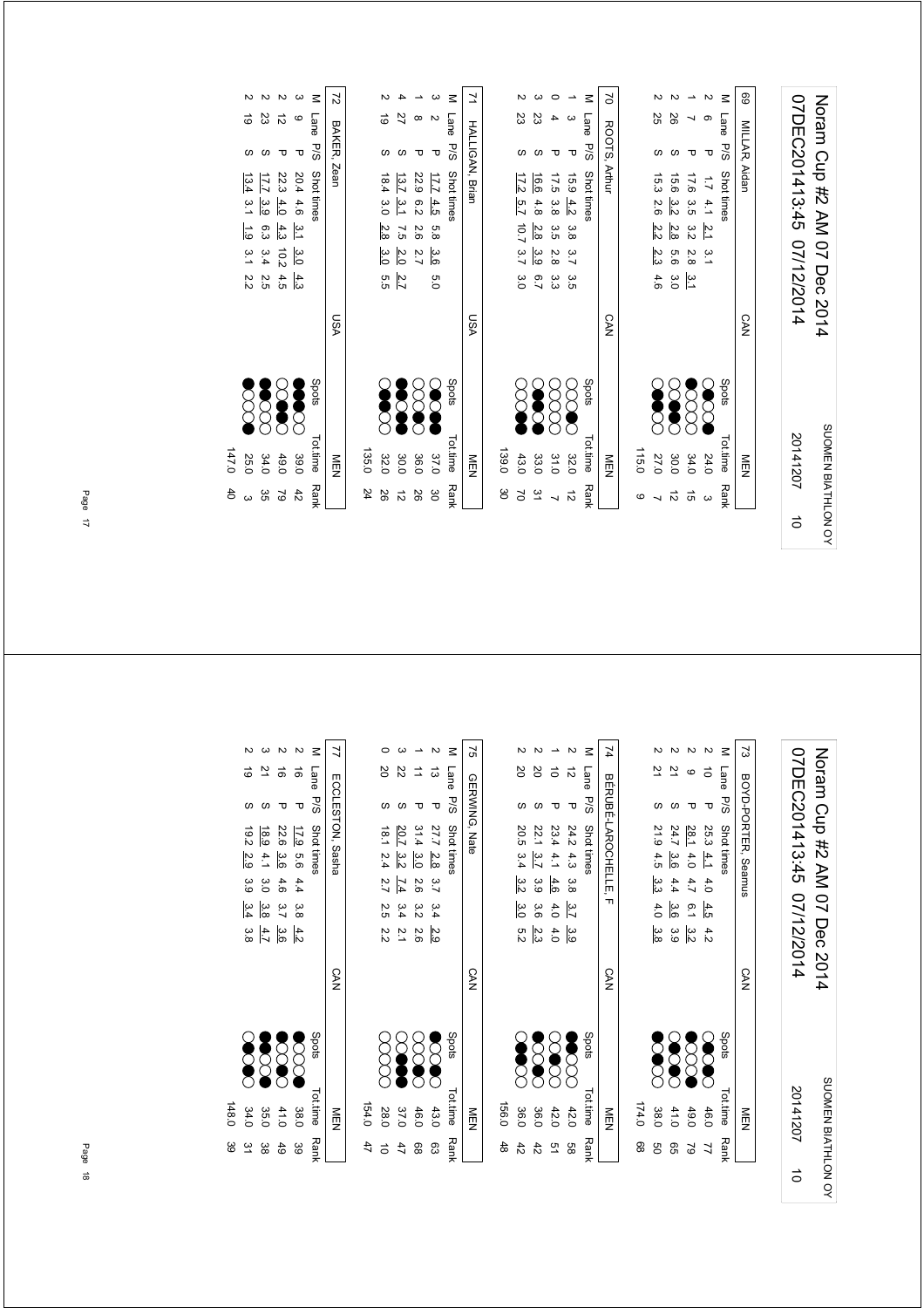|               | NEN           |             | <b>CAN</b> | SVAIKAUSKAS, Nichola                            | 62        |
|---------------|---------------|-------------|------------|-------------------------------------------------|-----------|
| 54            | 162.0         |             |            |                                                 |           |
| 47            | 37.0          | <b>SCAR</b> |            | S<br>17.54.3<br>3.8<br>$\frac{4}{1}$<br>မ္မ     |           |
| 24            | 32.0          | R<br>S      |            | Σ<br>6.3<br>3.8<br>4.1<br>ပ္ပဲ<br>4.0           |           |
| 82            | 45.0          | S           |            | ີ ຕ<br>22.4<br>4.7<br>4.6<br>5.0<br>6.2         |           |
| $\frac{8}{1}$ | 48.0          | Z<br>2      |            | 4<br>π<br>23.9 7.7<br>5.7<br>5.4<br>$rac{4}{2}$ |           |
|               | Tot.time Rank | Spots       |            | Lane P/S Shot times                             | $\leq$    |
|               | NEN<br>D      |             | <b>CAN</b> | CREASY, Reid                                    | $\approx$ |

|       |                |                                                         |                                                   | $\omega$       | Ξ          | 8             |       |               |                                             |               | →       | Σ               | $\mathsf{S}$         |
|-------|----------------|---------------------------------------------------------|---------------------------------------------------|----------------|------------|---------------|-------|---------------|---------------------------------------------|---------------|---------|-----------------|----------------------|
|       | 20             | 20                                                      | 4                                                 | ⇉              | Lane       |               |       | 24            | 6                                           | ದ             | ₹       | Lane            |                      |
|       |                |                                                         | τ                                                 | τ              | 5/5        |               |       |               |                                             | ᠊ᠣ            | τ       | -<br>5/3        |                      |
|       | $\frac{18}{2}$ |                                                         | $\frac{24.2}{23.4}$ $\frac{4.6}{3.4}$<br>23.4 3.4 |                | Shot times | NAKADA, Tadhg |       | 13.3 3.9      | 16.4                                        | 24.0          | 19.24.9 | Shot times      | SVAIKAUSKAS, Nichola |
|       | 4.0            |                                                         |                                                   |                |            |               |       |               | 4.3                                         | 6.1           |         |                 |                      |
|       |                | ο ω 4 ω<br>Ο 4 ο<br>4 ο 4                               |                                                   |                |            |               |       |               | $rac{4}{3}$ $rac{4}{4}$ $rac{4}{4}$         |               | ე<br>ნ  |                 |                      |
|       |                | $\frac{3}{8}$ and $\frac{3}{8}$ and $\frac{4}{3}$       |                                                   |                |            |               |       |               | $\frac{8}{10}$ $\frac{8}{10}$ $\frac{1}{4}$ |               | 5.2     |                 |                      |
|       |                | $\frac{4}{5}$ $\frac{3}{5}$ $\frac{4}{7}$ $\frac{4}{9}$ |                                                   |                |            |               |       | $\frac{3}{1}$ | ىر<br>0                                     | 4.7           | ნ.ვ     |                 |                      |
|       |                |                                                         |                                                   |                |            | ASU           |       |               |                                             |               |         |                 | CAN                  |
|       | Š              | R                                                       | <b>CONTRACT</b>                                   | Š              | Spots      |               |       |               |                                             |               |         | Spots           |                      |
| 153.0 | 35.0           | 33.0                                                    | 39.0                                              | 46.0           | Tot.time   | MEN           | 156.0 | 27.0          | 37.0                                        | 49.0          | 43.0    | <b>Tot.time</b> | NEN                  |
| 46    | 36             | 31                                                      | 38                                                | $\overline{2}$ | Rank       |               | 49    |               | 47                                          | $\mathcal{S}$ | 63      | <b>Rank</b>     |                      |

|                  |                                    |      |                 | $\leq$        | $\frac{8}{1}$    |
|------------------|------------------------------------|------|-----------------|---------------|------------------|
| ಕ                | Β                                  |      | ີ ຕ             | Lane P/S      | SHOULDICE, Isaac |
| S                |                                    |      | τ               |               |                  |
|                  | $\frac{28.5}{14.6}$                |      | 24.2            | Shot times    |                  |
|                  | $\frac{2.4}{2.4}$                  |      |                 |               |                  |
| 21.8 4.3 2.4 2.4 | $\frac{6.4}{2.4}$ 2.4<br>5 2.4 2.2 |      | 5.8 8.0 6.2     |               |                  |
|                  | $\frac{1}{6}$                      | 4.5  |                 |               |                  |
| 5.4              | 3.0                                | 4.1  | $\frac{3.7}{2}$ |               |                  |
|                  |                                    |      |                 |               | <b>CAN</b>       |
|                  | 8888<br>8888                       |      |                 | Spots         |                  |
| 35.0             | 25.0                               | 0.03 | 49.0            | Tot.time Rank | NEN              |
| ပ္တ              | $\omega$                           | 95   | 83              |               |                  |

 $\ddot{i}$  $\mathbf{r}$  $\sim$ 35.0 36<br>159.0 52 159.0 52

> 07DEC201413:45 07/12/2014 Noram Cup #2 AM 07 Dec 2014 07DEC201413:45 07/12/2014 Noram Cup #2 AM 07 Dec 2014 SUOMEN BIATHLON OY SUOMEN BIATHLON OY 201412075

| 82     |             | CURRY, Ben |                                                           | <b>CAN</b> |                            | M<br>Mu                 |
|--------|-------------|------------|-----------------------------------------------------------|------------|----------------------------|-------------------------|
| $\leq$ | Lane<br>P/S |            | Shot times                                                |            | Spots                      | Tot.time Ran!           |
|        |             | ᠊ᠣ         | 37.4 9.4 5.1 12.4<br>$\overline{52}$                      |            | $\sum_{i=1}^{n}$           | 77.0<br>126             |
|        |             |            | 34.3<br>$\frac{8}{6}$<br>14.6<br>$\overline{6.7}$<br>10.2 |            | $\frac{8}{2}$              | 83.0<br>128             |
|        | ಠ           |            | <b>25.9</b><br>$\frac{6}{3}$<br>7.9 7.1 6.3               |            |                            | 60.0<br>$\frac{1}{8}$   |
|        | မ္တ         |            | 22.2<br>$\overline{7.4}$<br>6.1 5.0 4.9                   |            | $\breve{\bm{\mathcal{S}}}$ | 069<br>$\frac{1}{2}$    |
|        |             |            |                                                           |            |                            | 279.0<br>$\frac{12}{2}$ |

|       |                  |            |                |                         |                       | ထွ           |
|-------|------------------|------------|----------------|-------------------------|-----------------------|--------------|
|       | 22               | Z2         |                |                         | M Lane P/S Shot times |              |
|       |                  |            |                |                         |                       | DICKSON, Emi |
|       | $\frac{18.0}{2}$ | 17.9       | 19.0 2.2 2.3   |                         |                       |              |
|       | تنا              | ဖ<br>စ     |                |                         |                       |              |
|       | 2.6              | 2.6        |                | 21.8 2.9 2.9 2.5 2.3    |                       |              |
|       | 9.6              | 3.0        | $\frac{21}{2}$ |                         |                       |              |
|       | 2.6              | ى<br>د     | 23             |                         |                       |              |
|       |                  |            |                |                         |                       | <b>CAN</b>   |
|       | <b>Second</b>    | <b>200</b> | <b>SCORE</b>   | $\sum\limits_{i=1}^{n}$ | spots                 |              |
| 130.0 | 34.0             | 31.0       | 32.0           | 33.0                    | Tot.time Rank         |              |
|       |                  | ದ          |                |                         |                       |              |

|       |                      |             |             |                  |               | 84           |
|-------|----------------------|-------------|-------------|------------------|---------------|--------------|
|       | 21                   | 29          |             |                  | Lane<br>P/S   |              |
|       |                      |             |             |                  |               |              |
|       | 22.6                 | 13.9        | 24.8        |                  | Shot times    | MOSER, Nadia |
|       | ์<br>ตู              | —<br>ნე     | 96          |                  |               |              |
|       |                      | 6.7         | 4.8         | 21.0 4.4 3.1 2.9 |               |              |
|       | 5.6 4.1 5.2          | 4.5 3.6     | $4.7$ 10.4  |                  |               |              |
|       |                      |             |             | $\frac{2.6}{2}$  |               |              |
|       |                      |             |             |                  |               | <b>CAN</b>   |
|       | $\breve{\mathrm{S}}$ | <b>SCAR</b> | <b>2000</b> | Š                | Spots         |              |
| 172.0 | 45.0                 | 36.0        | 54.0        | 37.0             | Tot.time Rank | M⊡<br>D      |
| ఔ     | g                    | 42          | $\vec{a}$   | မ္မ              |               |              |

|       |          |                 |                     |                       |               | œ<br>G         |
|-------|----------|-----------------|---------------------|-----------------------|---------------|----------------|
|       |          | 88              |                     |                       | M Lane        |                |
|       |          |                 |                     | ᠊ᠣ                    | S/d           |                |
|       | 23.9 6.3 |                 | $\frac{23.1}{23.1}$ |                       | Shot times    | SEPANDJ, Darya |
|       |          | 4.5             | 6.4, 5.3            |                       |               |                |
|       | 7.8 6.0  | 9.6             |                     |                       |               |                |
|       |          | $\frac{4}{4.6}$ |                     | 12.6 4.7 5.1 4.7 4.6  |               |                |
|       | စ<br>မ   | 99              | 4.9                 |                       |               |                |
|       |          |                 |                     |                       |               | <b>CAN</b>     |
|       |          |                 | <b>888</b><br>888   | g                     | Spots         |                |
| 212.0 | 52.0     | 44.0            | 47.0                | 069                   | Tot.time Rank | NEN            |
| 83    | 86       |                 | 74                  | $\overrightarrow{21}$ |               |                |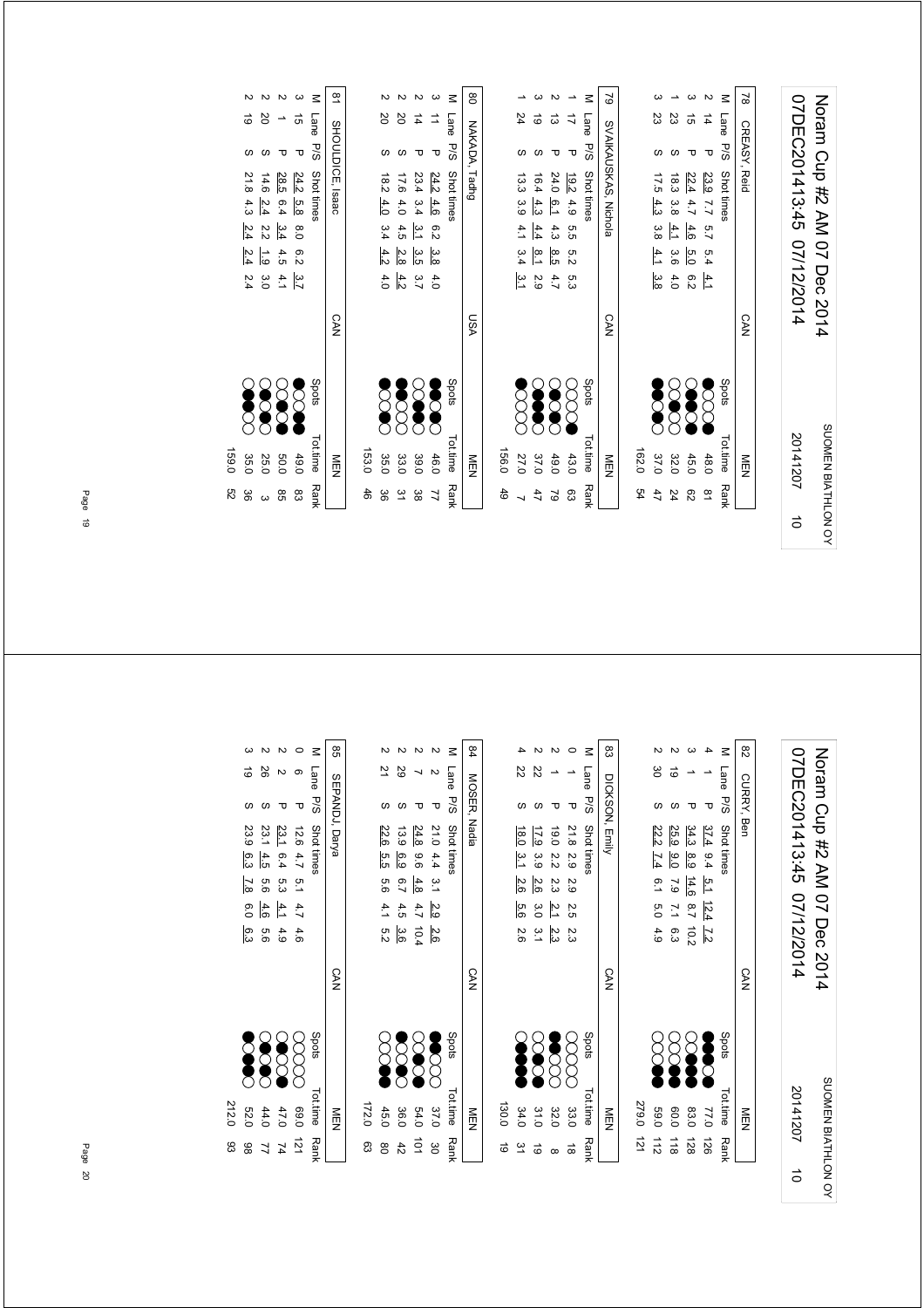| 07DEC201413:45 07/12/2014 | Noram Cup #2 AM 07 Dec 2014 |
|---------------------------|-----------------------------|
| 20141207                  | SUOMEN BIATHLON OY          |
|                           |                             |

|               | NEN           |          | <b>CAN</b> | POISSON-GREGOIRE, Sa                |                     | 48  |   |
|---------------|---------------|----------|------------|-------------------------------------|---------------------|-----|---|
| 47            | 161.0         |          |            |                                     |                     |     |   |
| $\approx$     | 34.0          | Š        |            | 17.4 3.6 4.1 2.5<br>$\frac{2.3}{3}$ |                     | 23  |   |
|               | 23.0          | <b>S</b> |            | 10.9 3.8 3.2<br>2.6<br>2.9          |                     | မ္မ |   |
| မ္က           | 39.0          | 8<br>8   |            | 22.5 4.1<br>3.O<br>4.3<br>2.6       | ᠊ᠣ                  | ಠ   |   |
| $\frac{1}{6}$ | 0.56          | Š        |            | 16.04.4339<br>$\frac{5}{3}$<br>4.2  | ᠊ᠣ                  |     |   |
|               | Tot.time Rank | Spots    |            |                                     | Lane P/S Shot times |     | z |
|               | NEN           |          | <b>CAN</b> |                                     | BANKES, Megan       |     | 8 |
|               |               |          |            |                                     |                     |     |   |

| 88              |           |              |              |              |                  | $\geq$              | $\frac{8}{4}$        |
|-----------------|-----------|--------------|--------------|--------------|------------------|---------------------|----------------------|
|                 |           | 22           | ΣS           |              | GÌ               |                     |                      |
| BANSER, Tekarra |           |              |              |              | τ                | Lane P/S Shot times | POISSON-GREGOIRE, Sa |
|                 |           |              | 22.5 6.0     |              |                  |                     |                      |
|                 |           |              |              |              |                  |                     |                      |
|                 |           | 22.2 5.7 5.4 | 4.2          | 26.5 5.3 4.6 | 22.8 5.6 6.5 2.9 |                     |                      |
|                 |           | 4.5          | 4.6          | 5.1          |                  |                     |                      |
|                 |           | ဖွဲ့         | 4.7          | ر<br>ما      | ဖိ               |                     |                      |
| <b>CAN</b>      |           |              |              |              |                  |                     | <b>CAN</b>           |
|                 |           | <b>DOOR</b>  | <b>SCCCC</b> | 8<br>8       | E                | Spots               |                      |
| NEN             | 185.0     | 48.0         | 42.0         | 0.10         | 44.0             | Tot.time Rank       | NEN                  |
|                 | $\approx$ | 89           | 88           | 88           | 99               |                     |                      |

|             |                       |          |              |                      | $\leq$              | 8                 |
|-------------|-----------------------|----------|--------------|----------------------|---------------------|-------------------|
|             | 29                    |          | Cη           | ಸ                    | Lane P/S Shot times |                   |
|             | ပ                     | ഗ        |              | τ                    |                     |                   |
|             | 22.5 3.5              | 21.1 3.3 | 20.3 3.3     |                      |                     | DAINOLA' I EKSILS |
|             |                       |          |              |                      |                     |                   |
|             | 2.7 2.8 3.3           | 4.1      | 2.7          | 17.9 5.0 3.6 4.2 2.5 |                     |                   |
|             |                       |          |              |                      |                     |                   |
|             |                       | 2.9 3.3  | $3.2 \, 3.1$ |                      |                     |                   |
|             |                       |          |              |                      |                     | v.<br>NN          |
|             | $\sum_{i=1}^{\infty}$ | 8<br>8   | <b>SCC</b>   | E                    | Spots               |                   |
| 0.041       | 38.0                  | 38.0     | 35.0         | 38.0                 | Totilme<br>Rank     | NEIN              |
| $rac{4}{5}$ | g                     | 91       | $\vec{0}$    | ဖိ                   |                     |                   |

|                      |              |                  |                       |                | 89              |
|----------------------|--------------|------------------|-----------------------|----------------|-----------------|
| 25                   | 24           |                  |                       | M Lane         |                 |
| ળ                    | S            |                  | ᠊ᠣ                    |                |                 |
|                      | 20.8 5.7     |                  |                       | P/S Shot times | ELINGSON, Siene |
|                      |              |                  |                       |                |                 |
| 28.3 7.3 4.5 5.0 6.4 | 10.3 5.1 5.1 | 24.1 6.6 9.3 5.7 | 21.5 6.4 4.9 10.2 5.4 |                |                 |
|                      |              |                  |                       |                |                 |
|                      |              | $\overline{6.7}$ |                       |                |                 |
|                      |              |                  |                       |                | VSN             |
|                      |              | 88<br>88         | 88                    | Spots          |                 |
| <b>52.0</b>          | 48.0         | 55.0             | 0'261                 | Totime Rank    |                 |
| 86                   | 68           | 104              | 130                   |                |                 |

32.0

105

Noram Cup #2 AM 07 Dec 2014<br>07DEC201413:45 07/12/2014 07DEC201413:45 07/12/2014 Noram Cup #2 AM 07 Dec 2014 SUOMEN BIATHLON OY 20141207 SUOMEN BIATHLON OY 20141207

 $\vec{a}$ 

|    | $\vdots$      |            | $\frac{1}{2}$ |     |                      |        |     | こうこうこうこう                |   |        | $\mathbf{r}$ |
|----|---------------|------------|---------------|-----|----------------------|--------|-----|-------------------------|---|--------|--------------|
|    |               |            |               |     |                      |        |     |                         |   |        |              |
| ュ  | 178.0         |            |               |     |                      |        |     |                         |   |        |              |
| 80 | 45.0          | 8<br>8     |               |     | $4.1$ $4.1$ $4.1$    |        |     | 24.3 5.6                |   | Z2     |              |
|    | 44.0          | <b>SCC</b> |               | 4.7 | ပ<br>၁၀              | $-4.0$ |     | 23.0 4.8                |   | 28     |              |
| 82 | 45.0          |            |               | 4.7 | 5.7                  | 4.6    | 5.4 | 20.0                    |   |        |              |
| 8  | 44.0          | 88         |               |     | 21.4 5.0 6.4 5.1 3.8 |        |     |                         | τ | ದ      |              |
|    | Tot.time Rank | Spots      |               |     |                      |        |     | P/S Shot times          |   | M Lane |              |
|    | NEN           |            | <b>CAN</b>    |     |                      |        |     | <b>HAMEL, Charlotte</b> |   |        | g            |
|    |               |            |               |     |                      |        |     |                         |   |        |              |

|       |                |             |                |                 |            | ဇ              |
|-------|----------------|-------------|----------------|-----------------|------------|----------------|
|       |                |             |                |                 | Lane P/S   |                |
|       | S              |             |                | ᠊ᠣ              |            |                |
|       | 16.9<br>"<br>გ | 15.4<br>စ္ပ | 22.5           | $18.9$ $4.2$    | Shot times | CHONG, Kendall |
|       |                |             | 4.5            |                 |            |                |
|       | 3.7            | 4.3         | 3.8            | $\frac{3.7}{7}$ |            |                |
|       | 4.6            | ت           | ي<br>ن         |                 |            |                |
|       | 4.4            | öς          | 2.4            | 5.1 2.5         |            |                |
|       |                |             |                |                 |            | SAN            |
|       | <b>Second</b>  | <b>SOO</b>  | 8<br>2         | Š               | Spots      |                |
| 174.0 | 37.0           | 36.0        | 41.0           | 0.09            | Tot.time   | ī              |
| සි    | 47             | 42          | 6 <sup>4</sup> | $\frac{1}{5}$   | Rank       |                |

|       | 2                    | 25               | $^\alpha$        |              | z             | 82              |
|-------|----------------------|------------------|------------------|--------------|---------------|-----------------|
|       |                      |                  |                  | ᠊ᠣ           | Lane<br>P/S   | ROBERTSON, Bryn |
|       | 20.3 3.2 3.4 3.4 3.4 |                  |                  |              | Shot times    |                 |
|       |                      |                  |                  |              |               |                 |
|       |                      | 18.9 6.7 3.9 3.2 | 19.6 4.9 4.7 4.6 | 22.3 4.4 5.1 |               |                 |
|       |                      |                  |                  | 4.7          |               |                 |
|       |                      | 4.0              | თ<br>თ           | 4.5          |               |                 |
|       |                      |                  |                  |              |               | <b>CAN</b>      |
|       | Š                    | 8<br>8           | 8<br>Rooc        | <b>SCC</b>   | spots         |                 |
| 162.0 | 38.0                 | 37.0             | 40.0             | 47.0         | Tot time Rank | NEN<br>EN       |
| 9g    | ၛၟ                   | 47               | 43               | 2            |               |                 |

|       |                   |                                           |            |               | ౾             | 8                |
|-------|-------------------|-------------------------------------------|------------|---------------|---------------|------------------|
|       | 25                | SO                                        |            |               | Lane          |                  |
|       |                   |                                           |            | Δ             | <b>P/S</b>    |                  |
|       | 27.8              | $\frac{23.3}{24.8} \cdot \frac{3.8}{4.2}$ |            | 21.4 5.8      | Shot times    | GOWLING, Gillian |
|       | $\frac{3.9}{3.9}$ |                                           |            |               |               |                  |
|       | $4.1$ 3.6         | $\frac{3.2}{2}$                           | 5.1        | $\frac{1}{2}$ |               |                  |
|       |                   | 3.8                                       | 4.6 6.3    | $4.1$ 4.6     |               |                  |
|       | 3.7               | 4.5                                       |            |               |               |                  |
|       |                   |                                           |            |               |               | <b>CAN</b>       |
|       |                   |                                           | <b>228</b> | $\infty$      | Spots         |                  |
|       |                   |                                           |            |               |               |                  |
| 0:221 | 43.0              | 41.0                                      | 10.0       | 47.0          | Tot.time Rank | NEN              |
| ュ     |                   | ၛၟ                                        | 88         | 2             |               |                  |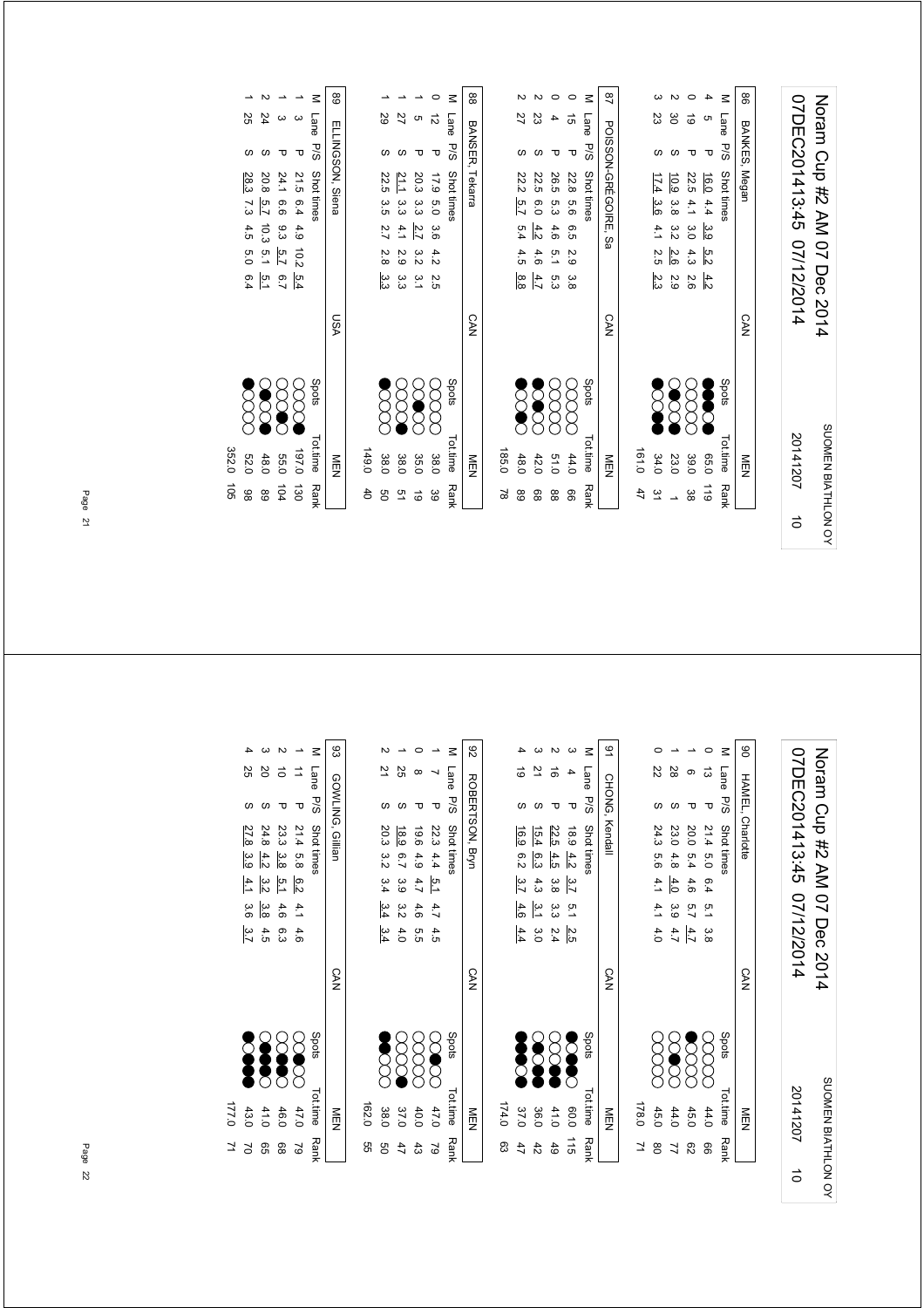| 96              |           |                  |               |               |                  | $\leq$              | 9S                       |
|-----------------|-----------|------------------|---------------|---------------|------------------|---------------------|--------------------------|
|                 |           | 22               | ಠ             |               |                  |                     |                          |
|                 |           |                  |               |               | τ                |                     |                          |
| SMAILES, Jennah |           |                  |               |               |                  | Lane P/S Shot times | <b>CHICOINE, Kirsten</b> |
|                 |           |                  |               |               |                  |                     |                          |
|                 |           | 26.1 6.5 6.1 6.0 | 23.8 7.5 6.2  | 20.9 6.5 5.9  | 21.7 5.2 4.3 5.5 |                     |                          |
|                 |           |                  | 5.8           | 5.8           |                  |                     |                          |
|                 |           | ra<br>N          | 6.4           | n<br>N        |                  |                     |                          |
| <b>CAN</b>      |           |                  |               |               |                  |                     | <b>CAN</b>               |
|                 |           | Š                | <b>SOOC</b>   | <b>Second</b> | ECC              | Spots               |                          |
| NEN<br>E        | 218.0 100 | 069              | 58.0          | 51.0          | 0.06             | Totitime Rank       | MEN                      |
|                 |           | $\frac{1}{2}$    | $\frac{1}{3}$ | 88            | 88               |                     |                          |

|       |              |               |               |         |               |                     | 86              |
|-------|--------------|---------------|---------------|---------|---------------|---------------------|-----------------|
|       | 21           | 23            | 23            |         | ಹ             |                     |                 |
|       |              |               |               |         |               |                     |                 |
|       |              |               |               |         | ᠊ᠣ            |                     |                 |
|       | 26.7         | $\frac{1}{2}$ |               | 31.84.1 | 29.4 3.0      | Lane P/S Shot times | SMAILES, Jennah |
|       | 4.1          | - 7.2         |               |         |               |                     |                 |
|       |              |               |               |         |               |                     |                 |
|       |              |               | 13.9 4.8 4.6  | ပ္ပ     | $rac{4.2}{3}$ |                     |                 |
|       | 3.0 3.0 2.7  | 3.040         | 4.4.7         | 4.4     | .<br>ვ.ნ      |                     |                 |
|       |              | 4.3           | $+ 4.6$       | 4.1     | 4.5           |                     |                 |
|       |              |               |               |         |               |                     |                 |
|       |              |               |               |         |               |                     |                 |
|       |              |               |               |         |               |                     | <b>CAN</b>      |
|       |              |               |               |         |               |                     |                 |
|       |              |               |               |         |               |                     |                 |
|       |              |               |               | 8<br>8  |               | Spots               |                 |
|       | $\bigotimes$ |               |               |         | Š             |                     |                 |
|       |              |               |               |         |               |                     |                 |
|       |              |               |               |         |               |                     |                 |
| 224.0 | 44.0         | 22.0          | <b>59.0</b>   | 0.05    | 49.0          | Tot.time            | MEN<br>N        |
|       |              |               |               |         |               |                     |                 |
| 9g    |              |               | $\frac{1}{5}$ | 98      | ထိ            | <b>Rank</b>         |                 |
|       |              |               |               |         |               |                     |                 |

|       |             | N                    |               |               | 46               |
|-------|-------------|----------------------|---------------|---------------|------------------|
|       | 59          | g)                   |               |               |                  |
|       | S           |                      | ᠊ᠣ            | M Lane P/S    | CHICOINE, Reagar |
|       | 20.1        | 26.4                 | 28.1          | Shot times    |                  |
|       | 4.6         | 6.4                  | 6.4 6.0       |               |                  |
|       | 4.2 3.6 3.9 | 99                   |               |               |                  |
|       |             | e.2                  | 8.444.5       |               |                  |
|       |             | თ<br> ა              |               |               |                  |
|       |             |                      |               |               | <b>CAN</b>       |
|       | 8<br>8      | <b>SOOK</b>          | 888           | Spots         |                  |
| 160.0 | 44.0        | 0'29                 | 0.69          | Tot.time Rank | ≧型               |
| 88    |             | $\overrightarrow{5}$ | $\frac{1}{3}$ |               |                  |

Noram Cup #2 AM 07 Dec 2014<br>07DEC201413:45 07/12/2014 07DEC201413:45 07/12/2014 Noram Cup #2 AM 07 Dec 2014 SUOMEN BIATHLON OY SUOMEN BIATHLON OY 201412075

| 103                  | 218.0         |               |            |         |     |  |                      |    |    |        |
|----------------------|---------------|---------------|------------|---------|-----|--|----------------------|----|----|--------|
| 84                   | 49.0          | g<br>8        |            |         |     |  | 26.4 5.9 7.4 5.1 3.8 |    | 24 |        |
| $\overrightarrow{c}$ | 0.15          | 8<br>8        |            |         |     |  | 26.9 7.3 5.5 5.0 5.2 |    | 22 |        |
| $\frac{1}{8}$        | 0.99          | SSS           |            | 5.7     |     |  | 28.8 19.3 5.7 4.8    | ᠊ᠣ |    |        |
| 96                   | 52.0          | <b>Second</b> |            | ە<br>1- | 5.0 |  | 22.5 8.1 4.2         | ᠊ᠣ | ಠ  |        |
|                      | Tot.time Rank | spots         |            |         |     |  | Lane P/S Shot times  |    |    | $\leq$ |
|                      | NEN           |               | <b>CAN</b> |         |     |  | LEIGHTON, Jordyn     |    |    | 86     |

|       |          |         |              |                    |             | 8        |
|-------|----------|---------|--------------|--------------------|-------------|----------|
|       | Z2       | 88      |              |                    | Lane P/S    |          |
|       |          |         | ᠊ᠣ           | ᠊ᠣ                 |             |          |
|       | 24.8 5.8 | 19.0    | 23.2<br>ဖွဲ့ | $14.7$ $4.1$ $5.7$ | Shot times  | d. Elise |
|       | .<br>თ   | 4.1 5.3 | 4.8          |                    |             |          |
|       | ს<br>სე  | 4.2     | 4.4          | 7.7 5.7            |             |          |
|       | 9.9      | ပ္ပ     | 5.4          |                    |             |          |
|       |          |         |              |                    |             | VSN      |
|       | <b>S</b> |         | <b>88</b>    | X                  | Spots       |          |
| 202.0 | 48.0     | 38.0    | 45.0         | 110                | Tot.time    |          |
| ≌     | 8        | ă       | 82           | 123                | <b>Rank</b> |          |

| ద్రి        | 227.0                 |            |             |                                    |                                              |                   |          |      |                      |
|-------------|-----------------------|------------|-------------|------------------------------------|----------------------------------------------|-------------------|----------|------|----------------------|
|             | 8<br>41.0             |            | 4.5<br>4.4  | 4.8                                | 0.0                                          | 20.8              |          | 28   |                      |
| 99          | <b>Second</b><br>39.0 |            | 5.2         | $\frac{3.4}{4}$<br>$\frac{4.9}{9}$ | 6.0                                          | 20.0              |          | Z2   |                      |
| 88          | g<br>42.0             |            | 4.1         |                                    |                                              | 21.8 4.9 5.0 3.6  |          | ನ    |                      |
| $\vec{=}$   | <b>S</b><br>0.09      |            | o<br>8      | $12.7$ 7.4                         | $\overline{L}$ $\overline{L}$ $\overline{T}$ | 25.7              |          | မ္မ  |                      |
| 74          | ECC<br>45.0           |            | 5.4 3.7 4.7 |                                    |                                              | 21.8 6.2          | τ        | ಹೆ   |                      |
| <b>Rank</b> | spots<br>Tot.time     |            |             |                                    |                                              | Shot times        | s<br>P/S | Lane |                      |
|             | NEN                   | <b>CAN</b> |             |                                    |                                              | CAMPBELL, Caitlin |          |      | $\overrightarrow{0}$ |

| 25                    |                        |                 |               | $\leq$      | $\overline{5}$          |
|-----------------------|------------------------|-----------------|---------------|-------------|-------------------------|
|                       |                        |                 | τ             | Lane P/S    |                         |
| 41.8 4.3              | 35.3<br>$-4.9$         | 23.2<br>.<br>გუ | 27.5 6.8 5.2  | Shot times  | <b>WAICHLER, Claire</b> |
| $6.2$ 4.0 3.6         | 5.0                    | 4.4             |               |             |                         |
|                       | 5.3                    | 4.4             | 4.2           |             |                         |
|                       | 4.6                    | 4.2             | $rac{4.8}{8}$ |             |                         |
|                       |                        |                 |               |             | VSN                     |
| $\sum_{i=1}^{\infty}$ |                        |                 | Š             | Spots       |                         |
| 64.0                  | 0.99                   | 49.0            | 53.0          | Tot.time    | 三四                      |
| $\frac{1}{10}$        | $\overrightarrow{110}$ | 2               | $\vec{a}$     | <b>Rank</b> |                         |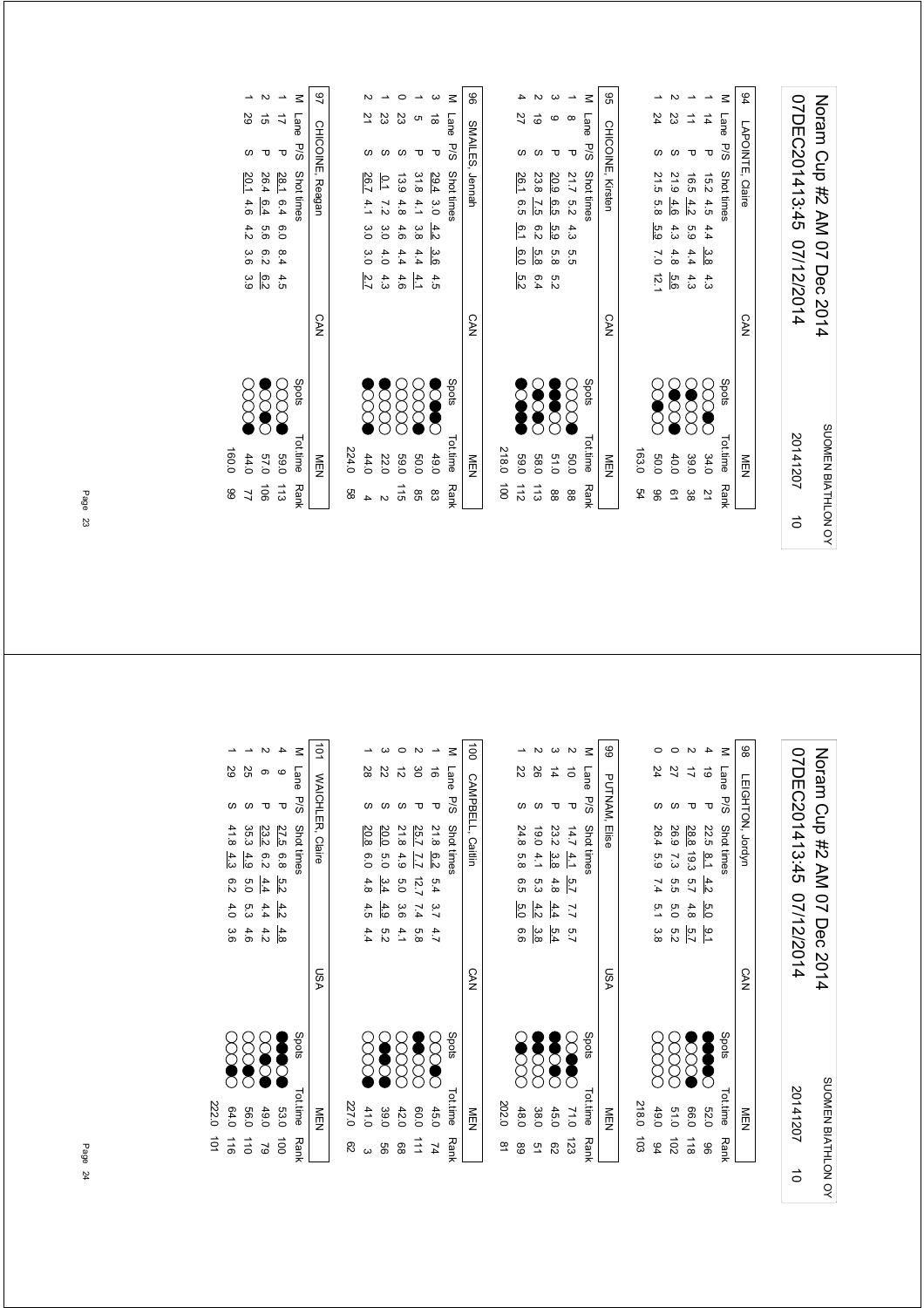| 07DEC201413:45 07/12/2014 | Noram Cup #2 AM 07 Dec 2014 |
|---------------------------|-----------------------------|
| 20141207                  | SUOMEN BIATHLON OY          |
|                           |                             |

| <b>CAN</b>                                                               | 103 GILLETT, Katrine |                      |
|--------------------------------------------------------------------------|----------------------|----------------------|
|                                                                          |                      |                      |
|                                                                          |                      |                      |
| 27.3<br>7.340<br>60<br>4.1                                               | ಠ                    |                      |
| 26.3<br>6.4<br>0.0<br>6.0<br>က္ပြ                                        | ಠ                    |                      |
| 26.0<br>5.1<br>4.7<br>$\overline{5.1}$<br>$\overline{5.7}$<br><b>SSS</b> |                      |                      |
| 22.7<br>5.3<br>9.6<br>$\overline{6.0}$<br>$\frac{1}{2}$<br><b>Second</b> | 21<br>Δ              |                      |
| Shot times<br>Spots                                                      | Lane                 |                      |
| <b>CAN</b>                                                               |                      | $\overrightarrow{0}$ |
|                                                                          |                      | TEETZEN, Kyra<br>P/S |

|                       |       |                  |          |                      |                  | $\leq$              |                      |
|-----------------------|-------|------------------|----------|----------------------|------------------|---------------------|----------------------|
| 104 TURNER, Mackenzie |       | ΣS               | 28       |                      | 20               | Lane P/S Shot times | 103 GILLETT, Katrine |
|                       |       |                  |          |                      | τ                |                     |                      |
|                       |       | 28.3 6.8 4.3 4.5 | 20.8 7.2 | 21.3 5.6             | 21.5 5.9 6.1 5.4 |                     |                      |
|                       |       |                  |          |                      |                  |                     |                      |
|                       |       |                  | $4.5$    | 7.9 10.4             |                  |                     |                      |
|                       |       |                  | 4.6      |                      |                  |                     |                      |
|                       |       | 4.6              | 4.4      | .<br>ס'ס             | $\frac{5}{12}$   |                     |                      |
| <b>CAN</b>            |       |                  |          |                      |                  |                     | <b>CAN</b>           |
|                       |       | 2<br>2           | <b>Z</b> | <b>SOOR</b>          | <b>Second</b>    | Spots               |                      |
| NEN                   | 0.961 | 0.05             | 41.0     | 54.0                 | 0.15             | Tot.time Rank       | NEN                  |
|                       | 89    | 96               | 95       | $\overrightarrow{0}$ | 82               |                     |                      |

|  | 104 TURNER, Mackenzie |   |                        |             |  | CAN |             | 市             |                       |
|--|-----------------------|---|------------------------|-------------|--|-----|-------------|---------------|-----------------------|
|  | M Lane P/S Shot tines |   |                        |             |  |     | Spots       | Tot.time Rank |                       |
|  | 29                    | τ | 25.9 6.7 5.7 5.9 7.0   |             |  |     | <b>SOC</b>  | 53.0          | $\overrightarrow{0}$  |
|  |                       |   | 30.2 6.2 11.9          |             |  |     | <b>SOOO</b> | 53.0          | GG                    |
|  | 25                    |   | 20.8 6.6               | 7.3 6.3 6.1 |  |     | <b>SSS</b>  | 48.0          | 89                    |
|  | 58                    |   | 21.9 7.6 6.3 16.7 12.8 |             |  |     | $\infty$    | 0.99          | $\overrightarrow{11}$ |
|  |                       |   |                        |             |  |     |             | 220.0 100     |                       |
|  |                       |   |                        |             |  |     |             |               |                       |

|       |              |        |         |                       |               | $-105$                |
|-------|--------------|--------|---------|-----------------------|---------------|-----------------------|
|       | 2Q           | 20     |         | 23                    | M Lane        |                       |
|       | S            |        |         | ᠊ᠣ                    | P/5           |                       |
|       | 25.2         | 28.1   | 24.8    |                       | Shot times    | <b>CLOTHIER, Lear</b> |
|       | .<br>ین<br>ن | 4.8    | 4.3     |                       |               |                       |
|       | $4.2 \, 3.3$ | ი<br>ვ | 4.8     | 20.0 4.3 2.7 17.3 8.0 |               |                       |
|       |              | 9.28.5 | 5.1 5.3 |                       |               |                       |
|       | 4.1          |        |         |                       |               |                       |
|       |              |        |         |                       |               | <b>CAN</b>            |
|       | <b>SSS</b>   |        | 3888    |                       | Spots         |                       |
| 207.0 | 44.0         | 0'69   | 0.03    | 54.0                  | Tot.time Rank | 贡                     |
| 95    | 74           | 115    | 95      | 105                   |               |                       |

Noram Cup #2 AM 07 Dec 2014<br>07DEC201413:45 07/12/2014 07DEC201413:45 07/12/2014 Noram Cup #2 AM 07 Dec 2014 SUOMEN BIATHLON OY 20141207 SUOMEN BIATHLON OY 20141207 $\vec{a}$ 

| $\vec{5}$ |      |   | <b>WOODMAN, Rachae</b> |             |           |          | <b>CAN</b> |               | 츠<br>모   |      |
|-----------|------|---|------------------------|-------------|-----------|----------|------------|---------------|----------|------|
|           |      |   | M Lane P/S Shottimes   |             |           |          |            | Spots         | Tot.time | Rank |
|           | 28   | τ | 27.1 5.9               | 5.7         | $5.1$ 3.2 |          |            | <b>Second</b> | 0.15     | 82   |
|           | ี่ต่ |   | 22.9 8.0 8.5 4.6       |             |           | ი<br>გ.მ |            |               | 53.0     | 96   |
|           | ZZ   |   | ###<br>6.14.3          |             | 3.6       | 5.4      |            | <b>Seco</b>   | 153.0    | 130  |
|           | 25   |   | 20.9<br>0.60           | 4.6 3.4 5.5 |           |          |            | ğ             | 40.0     | ౭    |
|           |      |   |                        |             |           |          |            |               | 297.0    | 95   |
|           |      |   |                        |             |           |          |            |               |          |      |

|               |               |               |                 |               |                   | $\vec{a}$     |
|---------------|---------------|---------------|-----------------|---------------|-------------------|---------------|
|               | δ             | ಠ             |                 | Z2            | Lane P/S          |               |
|               |               |               |                 |               |                   |               |
|               | 37.1<br>4.2   | 32.2<br>4.1   | 31.3<br>6.2     | 28.5          | Shot times        | BARGEN, Chloe |
|               | 5.7           | 7.4           | 6.3             | 5.8 12.1 6.1  |                   |               |
|               | ပ္ပ<br>(၁     | 4.7           | 9.9             |               |                   |               |
|               | თ<br>თ        | 5.4           | $\overline{10}$ | დ.<br>ს       |                   |               |
|               |               |               |                 |               |                   | CAN           |
|               | <b>SS</b>     | SS            | $\infty$        | Š             | stod <sub>S</sub> |               |
| 252.0         | 02.0          | 069           | 08.0            | 63.0          | Tot.time          | ヮ             |
| $\frac{1}{2}$ | $\frac{1}{5}$ | $\frac{1}{5}$ | 122             | $\frac{1}{2}$ | Rank              |               |

| Spots           |
|-----------------|
| <b>Separate</b> |
| <b>SE</b>       |
| <b>SOL</b>      |
| <b>200</b>      |
|                 |
|                 |

|                | 82        | 22            | ಹ            | M Lane            | 109 SAVILL, Mackenzie |
|----------------|-----------|---------------|--------------|-------------------|-----------------------|
|                |           |               | τ            | s<br>Sd           |                       |
|                | 19.7 3.6  | 19.8          |              | Shot times        |                       |
|                |           | $\frac{2}{3}$ | 22.3 7.1 6.2 |                   |                       |
|                | 2.9       | $\frac{3}{7}$ |              |                   |                       |
|                | $4.0$ 1.8 | ن<br>عا       | 6.4 5.8      |                   |                       |
|                |           | 23            |              |                   |                       |
|                |           |               |              |                   | <b>CAN</b>            |
|                | $\infty$  | SOO           | XX           | stod <sub>S</sub> |                       |
| 117.0          | 32.0      | 34.0          | 0.10         | Tot.time Rank     | NEN                   |
| $\frac{44}{4}$ | 24        | ਰੇ<br>ਹ       | 82           |                   |                       |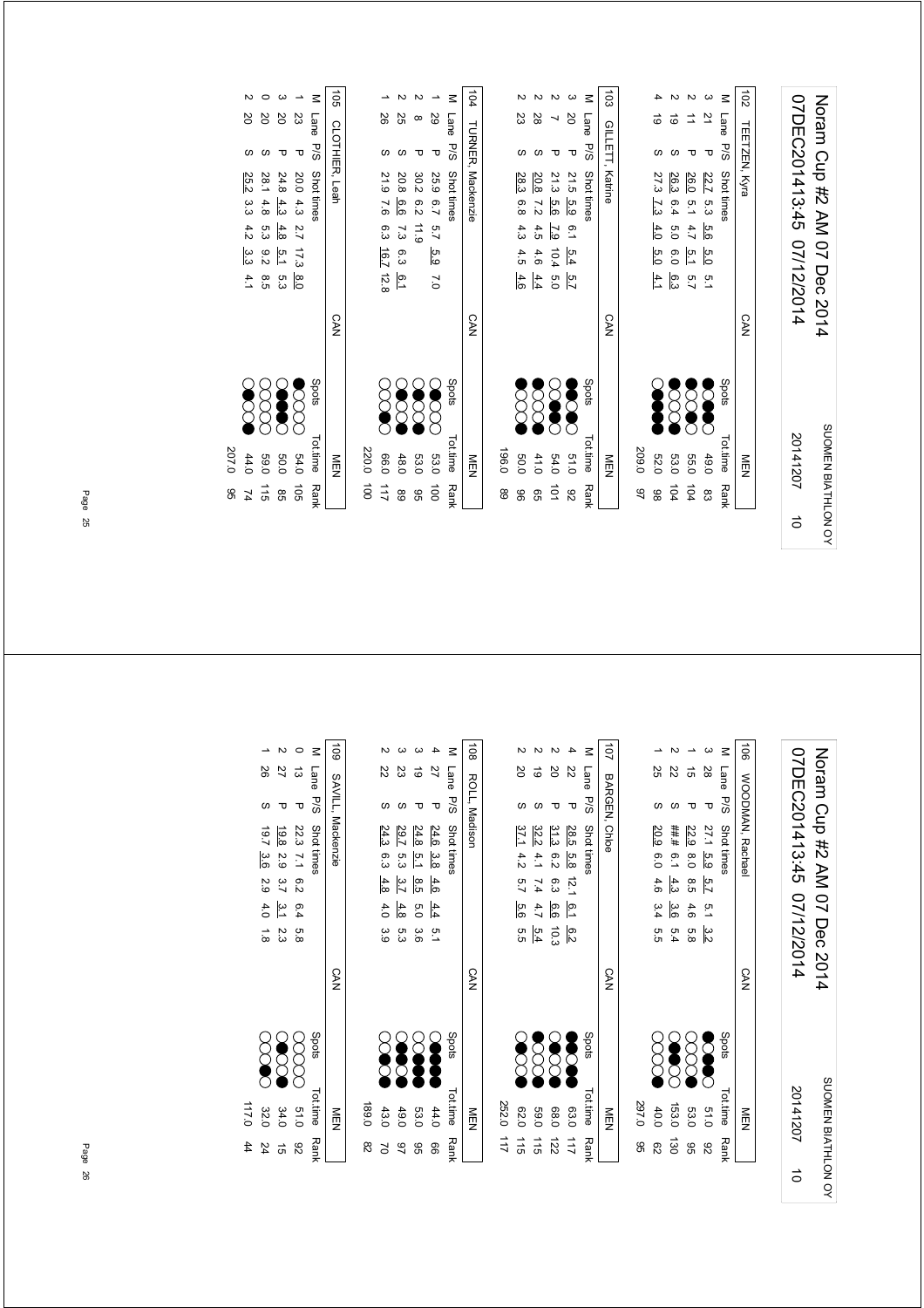| 07DEC201413:45 07/12/2014<br>20141207 | Noram Cup #2 AM 07 Dec 2014<br>SUOMEN BIATHLON OY |  |
|---------------------------------------|---------------------------------------------------|--|
| ಕ                                     |                                                   |  |

|                 |                     |          |          | ζ               | $\frac{1}{2}$      |               |                       |      |                    | N                     | z               | $\vec{=}$             |
|-----------------|---------------------|----------|----------|-----------------|--------------------|---------------|-----------------------|------|--------------------|-----------------------|-----------------|-----------------------|
| 27              | 24                  | ದ        | 92       | Lane            |                    |               | $\overline{2}$        | 23   | ਠੇ                 | 24                    | Lane            |                       |
|                 |                     |          | ᠊ᠣ       | <b>P/S</b>      |                    |               |                       |      |                    | ᠊ᠣ                    | 5/d             |                       |
| 25.8 4.3        | 27.5                | 25.5 8.3 | 20.8 6.8 | Shot times      | NOTSCHAELE, Sydney |               | 25.0                  | 25.1 | 27.9               | 28.3 7.7              | Shot times      | <b>STADNYK, Hanne</b> |
|                 | 6.8                 |          |          |                 |                    |               | 22                    | 4.6  | 12.7               |                       |                 |                       |
| 4.8             | 3.9                 | $4.8$    | 4.5      |                 |                    |               | 7.6                   | 5.4  | 8.8                | $2^{19}$              |                 |                       |
| $\frac{2.9}{2}$ | 0 <sub>2</sub>      | 5.4      | 5.7      |                 |                    |               | 7.2                   | 5.3  | ი<br>მ             | 6.5                   |                 |                       |
| 4.6             | ပ္ပ                 | Б.О      | 4.8      |                 |                    |               | $\overline{7.1}$      | 5.1  | 6.3                | 6.2                   |                 |                       |
|                 |                     |          |          |                 | <b>CAN</b>         |               |                       |      |                    |                       |                 | <b>CAN</b>            |
| <b>SCARGE</b>   | 8<br>$\sum_{i=1}^n$ | Õ        |          | Spots           |                    |               |                       |      | $\widetilde{\chi}$ |                       | Spots           |                       |
| 43.0            | 150.0               | 53.0     | 44.0     | <b>Tot.time</b> | NEN                | 226.0         | <b>58.0</b>           | 48.0 | 070                | 083                   | <b>Tot.time</b> | NEN                   |
| $\geq$          | 671                 | 9G       | 99       | <b>Rank</b>     |                    | $\frac{1}{9}$ | $\overrightarrow{11}$ | 68   | $\frac{1}{3}$      | $\overrightarrow{11}$ | <b>Rank</b>     |                       |

|                         |                  |                 |            | Μ                    | 114          |       |            |                |         |          |
|-------------------------|------------------|-----------------|------------|----------------------|--------------|-------|------------|----------------|---------|----------|
| ဗ္တ                     | မ္မ              | N               | ω          | Lane P/S             |              |       | 21         | 24             | ಪ       | 92       |
|                         |                  |                 | ᠊ᠣ         |                      | NIEMI, Keira |       |            |                |         | ᠊ᠣ       |
| 58.5 9.2 13.4 11.0 15.4 | 47.4 12.6        | 41.7 8.1        | 35.0 6.1   | Shot times           |              |       | 25.8       | 27.5           | 25.5    | 20.8 6.8 |
|                         |                  |                 |            |                      |              |       | 4.3        | 5.8            | ဖ<br>ပ  |          |
|                         | 4.4              | 6.9             | 5.5        |                      |              |       | 4.8        | 3.9            | 4.8     | 4.5      |
|                         | $\overline{2.6}$ | $rac{4.9}{5.0}$ |            |                      |              |       | 2.9        | $\overline{0}$ | 5.4     | 5.7      |
|                         | $\frac{5.1}{7}$  |                 | 12.1       |                      |              |       | 4.6        | 3.9            | р.<br>О | 4.8      |
|                         |                  |                 |            |                      | <b>CAN</b>   |       |            |                |         |          |
| <b>SCOOR</b>            |                  | <b>SCCCC</b>    | <b>SCC</b> | Spots                |              |       | <b>SCR</b> | <b>Second</b>  | E       |          |
| 112.0                   | 08.0             | 74.0            | 0.69       | <b>Fot.time Rank</b> | NEN          | 290.0 | 43.0       | 150.0          | 53.0    | 44.0     |
| $\frac{1}{6}$           | 127              | 124             | 121        |                      |              | g     | Σ          | 671            | 95      | ႙ၟ       |

33.0

123

07DEC201413:45 07/12/2014 Noram Cup #2 AM 07 Dec 2014 07DEC201413:45 07/12/2014 TIHKASAARI .is TUHKASAARI, Jasmin CAN<br>Z 20141207N<br>EN<br>E

SUOMEN BIATHLON OY

SUOMEN BIATHLON OY

5

Noram Cup #2 AM 07 Dec 2014

|             |                                                 |                          |                    | ₹                                        | $\frac{115}{115}$                  |
|-------------|-------------------------------------------------|--------------------------|--------------------|------------------------------------------|------------------------------------|
| ΣS          | 28                                              |                          |                    | Lane                                     |                                    |
|             |                                                 |                          |                    |                                          |                                    |
|             |                                                 |                          |                    |                                          | TUHKASAARI, Jasmir                 |
|             | 10.3                                            |                          |                    |                                          |                                    |
|             |                                                 | 2.7                      |                    |                                          |                                    |
|             |                                                 | ო<br>ს                   |                    |                                          |                                    |
|             | 4.6                                             |                          |                    |                                          |                                    |
|             |                                                 |                          |                    |                                          | <b>CAN</b>                         |
| <b>2000</b> | 2<br>2                                          | <b>SCOC</b>              |                    | Spots                                    |                                    |
| 49.0        | 62.0                                            | 0.18                     | 21.0               |                                          | NEN                                |
| 94          | $\frac{1}{6}$                                   | 127                      | 123                |                                          |                                    |
|             | 28.0<br>8.6<br>$\frac{3.0}{3}$<br>4.1<br>ن<br>6 | 35.1<br>ი<br>ფ<br>ი<br>0 | 48.0 8.1<br>ი<br>ა | 37.4 8.2 8.3 8.4<br>$\overline{11}$<br>S | P/S<br>Shot times<br>Tot.time Ranl |

|               |                      |         |               |                  |             | $\frac{1}{9}$ |
|---------------|----------------------|---------|---------------|------------------|-------------|---------------|
|               | 26                   |         |               |                  | Lane        |               |
|               |                      |         |               |                  | 5/5         |               |
|               | 25.6                 | 41.2    | 36.5          | 28.7 7.2 4.3 6.4 | Shot times  | DONOVAN, Emma |
|               | 4.8                  | 4.4     | 4.7           |                  |             |               |
|               | 10.3                 | $-12.2$ | 5.34.9        |                  |             |               |
|               | ن<br>8<br>80         | 4.8     |               |                  |             |               |
|               | ن<br>ن               |         | თ<br>თ        | 4.6              |             |               |
|               |                      |         |               |                  |             | <b>CAN</b>    |
|               | 8<br>S               |         |               | Ş                | spots       |               |
| 248.0         | 0.05                 | 16.0    | 03.0          | 53.0             | Tot.time    | 合型            |
| $\frac{1}{2}$ | $\overrightarrow{5}$ | 124     | $\frac{1}{5}$ | $\vec{c}$        | <b>Rank</b> |               |

|    | $\frac{1}{2}$ |        | $\frac{1}{2}$ |             |                      | $\sum_{i=1}^{N} \sum_{j=1}^{N} \sum_{j=1}^{N} \sum_{j=1}^{N} \sum_{j=1}^{N} \sum_{j=1}^{N} \sum_{j=1}^{N} \sum_{j=1}^{N} \sum_{j=1}^{N} \sum_{j=1}^{N} \sum_{j=1}^{N} \sum_{j=1}^{N} \sum_{j=1}^{N} \sum_{j=1}^{N} \sum_{j=1}^{N} \sum_{j=1}^{N} \sum_{j=1}^{N} \sum_{j=1}^{N} \sum_{j=1}^{N} \sum_{j=1}^{N} \sum_{j=1}^{N} \sum_{j=1}^{N}$ |    |            | $\frac{1}{2}$ |
|----|---------------|--------|---------------|-------------|----------------------|---------------------------------------------------------------------------------------------------------------------------------------------------------------------------------------------------------------------------------------------------------------------------------------------------------------------------------------------|----|------------|---------------|
|    |               |        |               |             |                      |                                                                                                                                                                                                                                                                                                                                             |    |            |               |
| ထွ | 190.0         |        |               |             |                      |                                                                                                                                                                                                                                                                                                                                             |    |            |               |
| 74 | 44.0          |        |               |             | 4.0 5.4 3.1          | 24.4 5.9                                                                                                                                                                                                                                                                                                                                    | ળ  | 21         |               |
| 21 | 43.0          | 8<br>8 |               | 3.6 3.5 4.3 |                      | 25.3 4.3                                                                                                                                                                                                                                                                                                                                    |    | 2Q         |               |
| 82 | 52.0          | 8<br>8 |               |             | 32.2 4.9 5.3 3.7 3.9 |                                                                                                                                                                                                                                                                                                                                             |    |            |               |
| 82 | 0.10          | E      |               |             | 30.9 5.1 3.7 5.3 4.1 |                                                                                                                                                                                                                                                                                                                                             | ᠊ᠣ |            |               |
|    | Tot.time Rank | spots  |               |             |                      | Shot times                                                                                                                                                                                                                                                                                                                                  |    | M Lane P/S |               |
|    | 三四            |        | <b>CAN</b>    |             |                      | 117 HARTLEY, Kayla                                                                                                                                                                                                                                                                                                                          |    |            |               |

| $\frac{11}{8}$<br>$\leq$ | Lane P/S | ᠊ᠣ | WEIR, Makenna<br>Shot times<br>$\frac{47.4}{13.1}$ 13.1 10.1 7.8 9.2 | <b>CAN</b> | Spots<br>8<br>8 | Tot.time Rank<br>88.0<br>三四 |
|--------------------------|----------|----|----------------------------------------------------------------------|------------|-----------------|-----------------------------|
|                          |          |    |                                                                      |            |                 |                             |
|                          |          |    | 48.1 11.2 9.5 8.5<br>ς.<br>Ο                                         |            |                 | 88<br>84.0                  |
|                          | မ္တ      |    | 40.0 4.5 5.2 3.9<br>0.0                                              |            |                 | 0.70                        |
|                          | မ္ထ      |    | 36.3 12.4 7.5 6.3 7.5                                                |            | <b>SSS</b>      | 76.0                        |
|                          |          |    |                                                                      |            |                 | $\frac{315}{2}$             |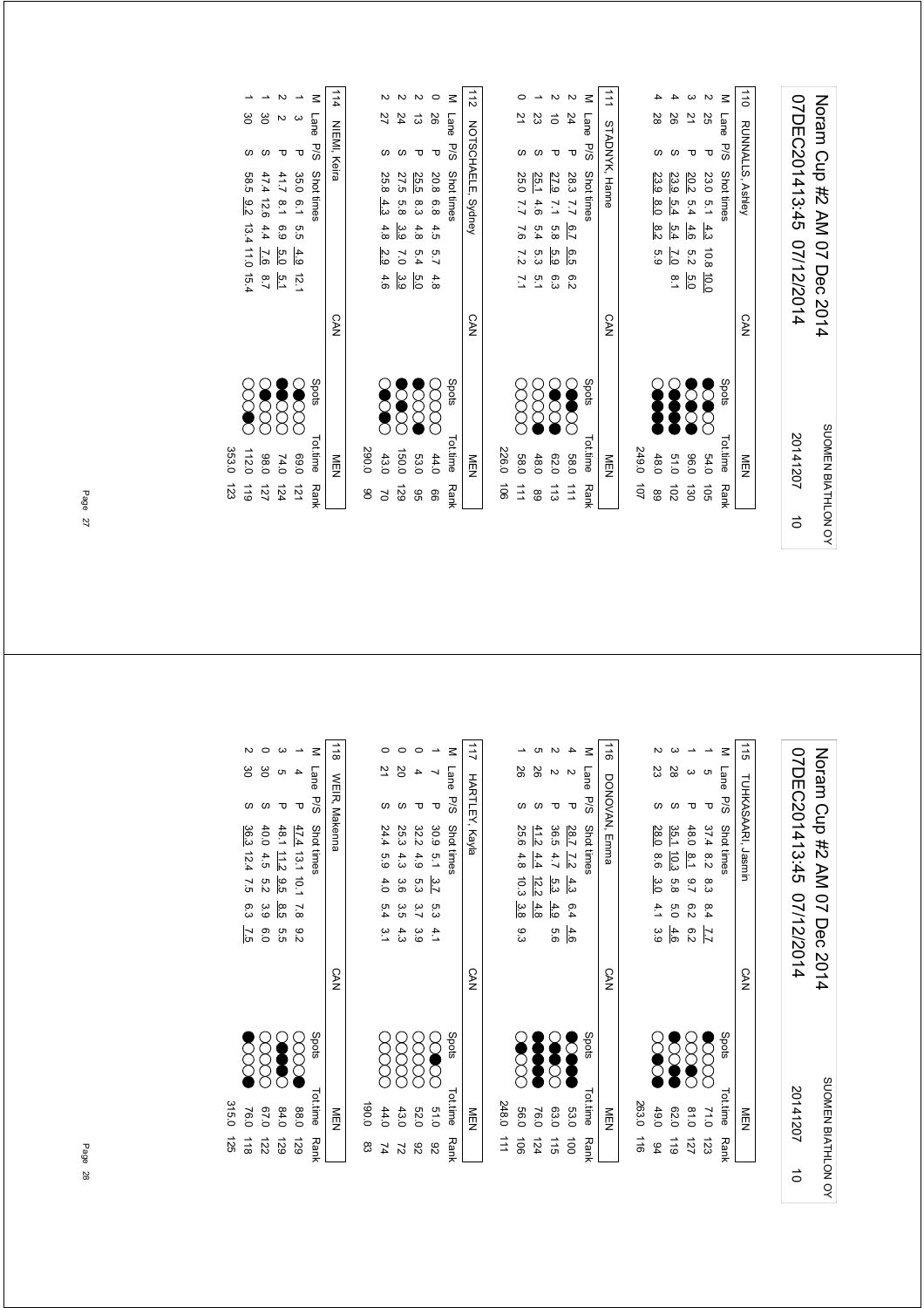| 07DEC201413:45 07/12/2014 | Noten Cup #2 AM 07 Dec 2014 |
|---------------------------|-----------------------------|
| 20141207                  | SUOMEN BIATHLON OY          |
|                           |                             |

|                  | Tot.time Rank | Spots |            |                          |     | M Lane P/S Shot tinnes |                         |             |
|------------------|---------------|-------|------------|--------------------------|-----|------------------------|-------------------------|-------------|
|                  | NEN           |       | <b>CAN</b> |                          |     |                        | <b>HOYMORK, Ingvild</b> | $\vec{120}$ |
|                  |               |       |            |                          |     |                        |                         |             |
| $\frac{1}{2}$    | 215.0         |       |            |                          |     |                        |                         |             |
| 86               | 52.0          | Š     |            | 4.9<br>$\frac{6}{10}$    | 4.6 | 27.4<br>.<br>2.4       |                         |             |
| 601              | 55.0          | Š     |            | 4.7<br>$\overline{L}$ .4 | 6.2 | 25.9<br>5.1            | 28                      |             |
| $\frac{108}{2}$  | 089           | Š     |            | 6.1<br>က<br>ကိ           | 5.1 | 24.5<br>5.7            |                         |             |
| 88               | 0.05          |       |            | ი<br>0.0<br>9.9          | 5.4 | 23.8 8.2               | σ.<br>᠊ᠣ                |             |
| Ran <del>l</del> | Tot.time      | Spots |            |                          |     | Shot times             | Lane<br><b>P</b><br>8   |             |
|                  | NEN<br>N      |       | <b>CAN</b> |                          |     |                        | 119 BOYLE, Heather      |             |
|                  |               |       |            |                          |     |                        |                         |             |

|         |                                                                                            |                                                         |          |          | Σ               | 121             |       |         |                                                                |                         | ω                                                 | Ξ           |
|---------|--------------------------------------------------------------------------------------------|---------------------------------------------------------|----------|----------|-----------------|-----------------|-------|---------|----------------------------------------------------------------|-------------------------|---------------------------------------------------|-------------|
|         | 77                                                                                         | 74                                                      | $\infty$ |          | Lane            |                 |       | 25      | 20                                                             |                         |                                                   | Lane        |
|         |                                                                                            |                                                         |          | τ        | <b>P/S</b>      |                 |       |         |                                                                |                         | Δ                                                 | <b>P/S</b>  |
|         | 17.6 3.6 $\frac{1}{20}$<br>20.3 3.4 2.<br>16.8 <u>2.6</u> 4.1<br><u>7.7</u> 4.1 <u>2.3</u> |                                                         |          |          | Shot times      | PHANEUF, Maddie |       | 24.1    |                                                                |                         | $\frac{33.1}{31.0}$ 5.5<br>31.0 $\frac{5.2}{3.6}$ | Shot times  |
|         |                                                                                            |                                                         |          |          |                 |                 |       |         | ပ္ပံု<br>၁၁                                                    |                         |                                                   |             |
|         |                                                                                            |                                                         |          |          |                 |                 |       |         | $\frac{4.0}{3.9}$                                              | 5.8<br>6. 9             |                                                   |             |
|         |                                                                                            | $\frac{2}{3}$ $\frac{3}{3}$ $\frac{4}{3}$ $\frac{4}{3}$ |          |          |                 |                 |       |         | $\frac{4.5}{5.4}$                                              | $rac{4}{5}$ $rac{5}{9}$ |                                                   |             |
|         |                                                                                            | 3 3 4 3<br>8 4 3 4                                      |          |          |                 |                 |       |         | $\frac{5}{4}$ a $\frac{6}{4}$ a $\frac{6}{10}$                 |                         |                                                   |             |
|         |                                                                                            |                                                         |          |          |                 | VSN             |       |         |                                                                |                         |                                                   |             |
|         | <b>Second</b>                                                                              | <b>SCAR</b>                                             |          |          | Spots           |                 |       | Š       | S                                                              | <b>S</b>                | 론                                                 | Spots       |
| 174.044 |                                                                                            | 35.0<br>77.0<br>31.0                                    |          | 31.0     | <b>Tot.time</b> | MEN             | 208.0 | 47.0    | 44.0                                                           | <b>58.0</b>             | <b>59.0</b>                                       | Tot.time    |
|         | 22                                                                                         | 52L                                                     | ම        | $\infty$ | Ranl            |                 | 8     | $^{28}$ | $\begin{array}{c}\n12 \\ \hline\n20 \\ \hline\n2\n\end{array}$ |                         |                                                   | <b>Rank</b> |
|         |                                                                                            |                                                         |          |          |                 |                 |       |         |                                                                |                         |                                                   |             |

|                   |                    |               |                                      |                    | $\vec{z}$                     |
|-------------------|--------------------|---------------|--------------------------------------|--------------------|-------------------------------|
| 88                | 92                 |               | ಹ                                    | Lane               |                               |
|                   |                    |               | τ                                    |                    |                               |
|                   | 23.5               | 23.5          |                                      |                    | TAM VON BURG, Leilan          |
|                   |                    |               |                                      |                    |                               |
| $\frac{3.7}{2}$   | 4.9                | 4.9           | 4.2                                  |                    |                               |
| $\overline{6}$ .0 | 4.6                |               | 0.6                                  |                    |                               |
|                   | 4.2                |               |                                      |                    |                               |
|                   |                    |               |                                      |                    | <b>CAN</b>                    |
| <b>SC</b>         | $\infty$           | 8<br>8        | S<br>S                               | Spots              |                               |
| 39.0              | 43.0               | 45.0          | 35.0                                 |                    | らア                            |
| 99                | 2                  | 82            | ΣS                                   | Rank               |                               |
|                   | 19.7<br>8.8<br>4.6 | $\frac{5}{1}$ | ro<br>ما<br>.<br>3<br>1<br>7. م<br>7 | 17.8 3.9<br>က<br>ဇ | P/S<br>Shot times<br>Tot.time |

07DEC201413:45 07/12/2014 Noram Cup #2 AM 07 Dec 2014 07DEC201413:45 07/12/2014 Noram Cup #2 AM 07 Dec 2014 SUOMEN BIATHLON OY SUOMEN BIATHLON OY 20141207

5

| 123      |      |          | HYNDS, Alexandria     |                  |  |        | <b>CAN</b> |            | ≧型       |             |
|----------|------|----------|-----------------------|------------------|--|--------|------------|------------|----------|-------------|
| $\leq$   | Lane | P/S      | Shot times            |                  |  |        |            | spots      | Tot.time | <b>Rank</b> |
|          | G    | ᠊ᠣ       |                       | 18.7 5.8 9.1 8.2 |  | 3.7    |            | <b>SEP</b> | 49.0     |             |
|          | c    |          | 29.5 4.9 4.5 4.1      |                  |  | ယ<br>ယ | د.<br>ما   | OOOOO      | 48.0     |             |
|          | Z2   | c.       | 27.5 4.5 4.3 3.8      |                  |  | 4.4    |            | gax        | 44.0     |             |
|          | 24   | S        | 24.9 4.1 4.5 13.2 5.1 |                  |  |        |            | gg         | 317.0    | $-121$      |
|          |      |          |                       |                  |  |        |            |            | 458.0    | 89          |
|          |      |          |                       |                  |  |        |            |            |          |             |
| $\vdots$ |      | $\vdots$ |                       |                  |  |        | $\vdots$   |            |          |             |

|       |                  |                  |                |                      | $\leq$         | 124             |
|-------|------------------|------------------|----------------|----------------------|----------------|-----------------|
|       | 24               | 22               | ದ              | $\vec{8}$            | Lane           |                 |
|       |                  |                  |                |                      |                |                 |
|       | 23.7             | 27.7             | 37.1 5.6 6.2   | 28.2 10.7            | P/S Shot times | GAUDETTE, Sarah |
|       | $\overline{2}$   | $\overline{2.6}$ |                |                      |                |                 |
|       | $\frac{6.7}{10}$ | .<br>2.5         |                | 6.14.9               |                |                 |
|       | 5.9              | ი<br>ნ           | e.7            |                      |                |                 |
|       | ပ်<br>(၁         | 3.4              | ო<br>დ         | n<br>S               |                |                 |
|       |                  | თ.<br>ნ          |                |                      |                | CAN             |
|       | <b>DOM</b>       | S                | <b>Section</b> | <b>SOC</b>           | spots          |                 |
| 223.0 | 48.0             | 53.0             | 64.0           | <b>58.0</b>          | Tot.time Rank  | ルラン             |
| ີລ    | 89               | 104              | $\frac{1}{16}$ | $\overrightarrow{=}$ |                |                 |

| $-125$ | <b>BURKE, Daniella</b> |                   |         |                  |                 |               | <b>CAN</b> |               | NEN<br>EN     |                 |
|--------|------------------------|-------------------|---------|------------------|-----------------|---------------|------------|---------------|---------------|-----------------|
| z      | Lane P/S Shot times    |                   |         |                  |                 |               |            | Spots         | Tot.time Rank |                 |
|        |                        | 25.4 8.2 8.3 8.2  |         |                  |                 | 7.5           |            | <b>SOC</b>    | 0.99          | 120             |
|        |                        | 30.1 18.0 8.1 5.0 |         |                  |                 | $\frac{1}{2}$ |            | 8<br>8        | 0.69          | $\overline{23}$ |
|        |                        | 40.0              | 8.9 8.9 |                  | $\frac{7.6}{1}$ | 8.2           |            | <b>Second</b> | 0.18          | 126             |
|        | ಕ                      |                   |         | 23.6 5.6 5.1 6.4 |                 | 10.7          |            | <b>Second</b> | 0'49          | $\frac{10}{8}$  |
|        |                        |                   |         |                  |                 |               |            |               | 273.0 119     |                 |
|        |                        |                   |         |                  |                 |               |            |               |               |                 |

|       |                 |         |          |                      | $\leq$        | $\frac{20}{20}$ |
|-------|-----------------|---------|----------|----------------------|---------------|-----------------|
|       |                 |         |          |                      | Lane          |                 |
|       |                 | S       | ᠊ᠣ       | Δ                    | <b>P/S</b>    | EGAN, Clare     |
|       | 18.8            | 19.2    | 23.8 4.0 |                      | Shot times    |                 |
|       | $\frac{4.4}{4}$ | ین<br>ن |          |                      |               |                 |
|       | 3.6             | 6.5 3.9 | 3.9 3.8  |                      |               |                 |
|       | 4.8             |         |          | 17.9 4.1 3.7 4.6 3.7 |               |                 |
|       | 4.4             | 4.3     | .<br>ან  |                      |               |                 |
|       |                 |         |          |                      |               | VSN             |
|       |                 |         |          | XXX                  | Spots         |                 |
| 149.0 | 38.0            | 38.0    | 38.0     | 35.0                 | Tot.time Rank | M<br>M          |
| 89    | ၛၟ              | 21      | 32       | S3                   |               |                 |